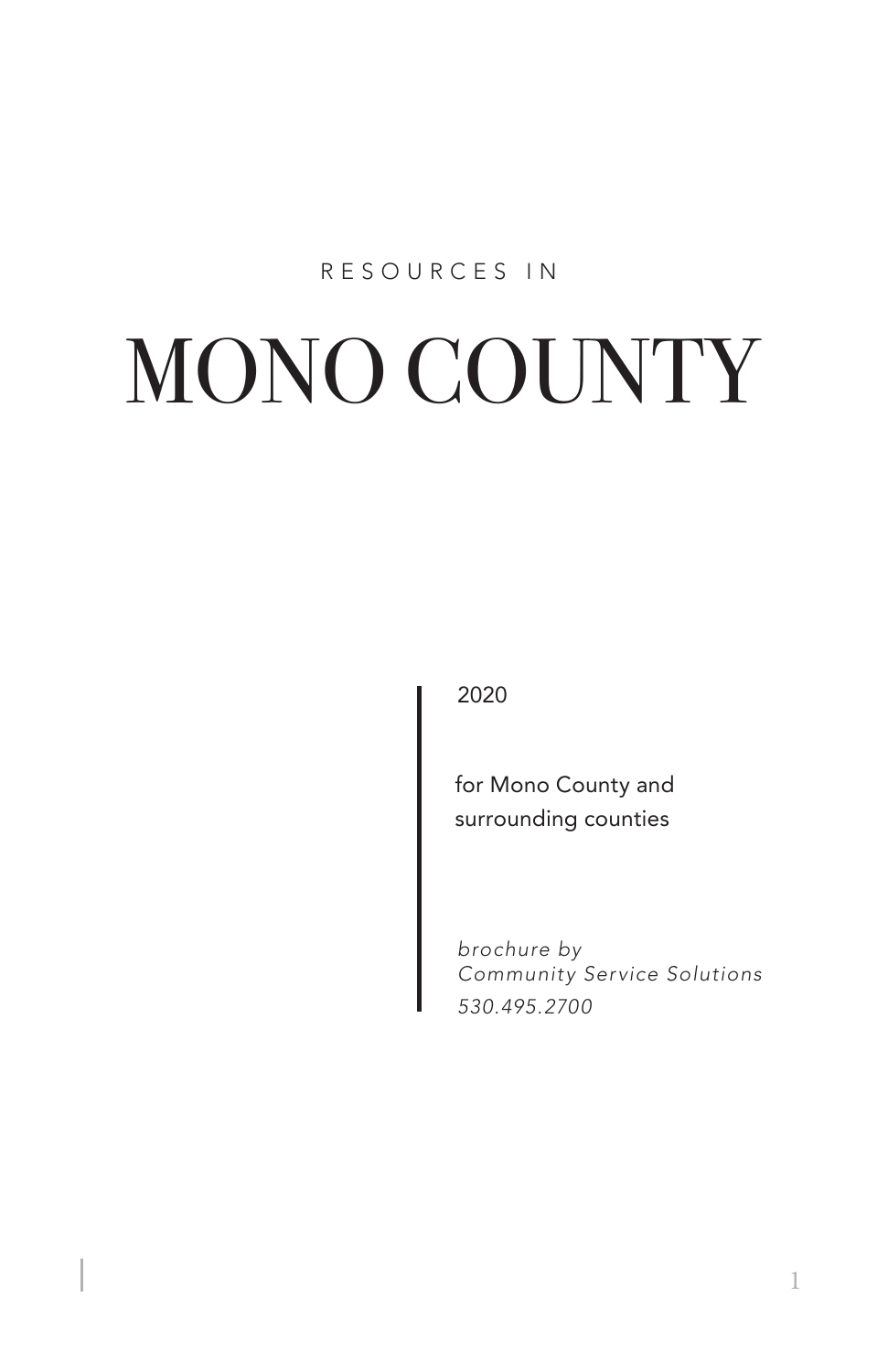# content

4 72 hour checklist 6 mental health | support services 8 court mandated services 10 probation | courts 12 substance abuse substance abuse - meetings & group 16 rehab services 3 2 health care 3 8 housing services 4 0 income support | benefits 4 2 food | clothing 4 4 employment tips on how to get hired resume building cover letter tips | example 52 transportation 5 4 immigration 5 6 forms of identification drivers license social security card birth certificate

 $\overline{a}$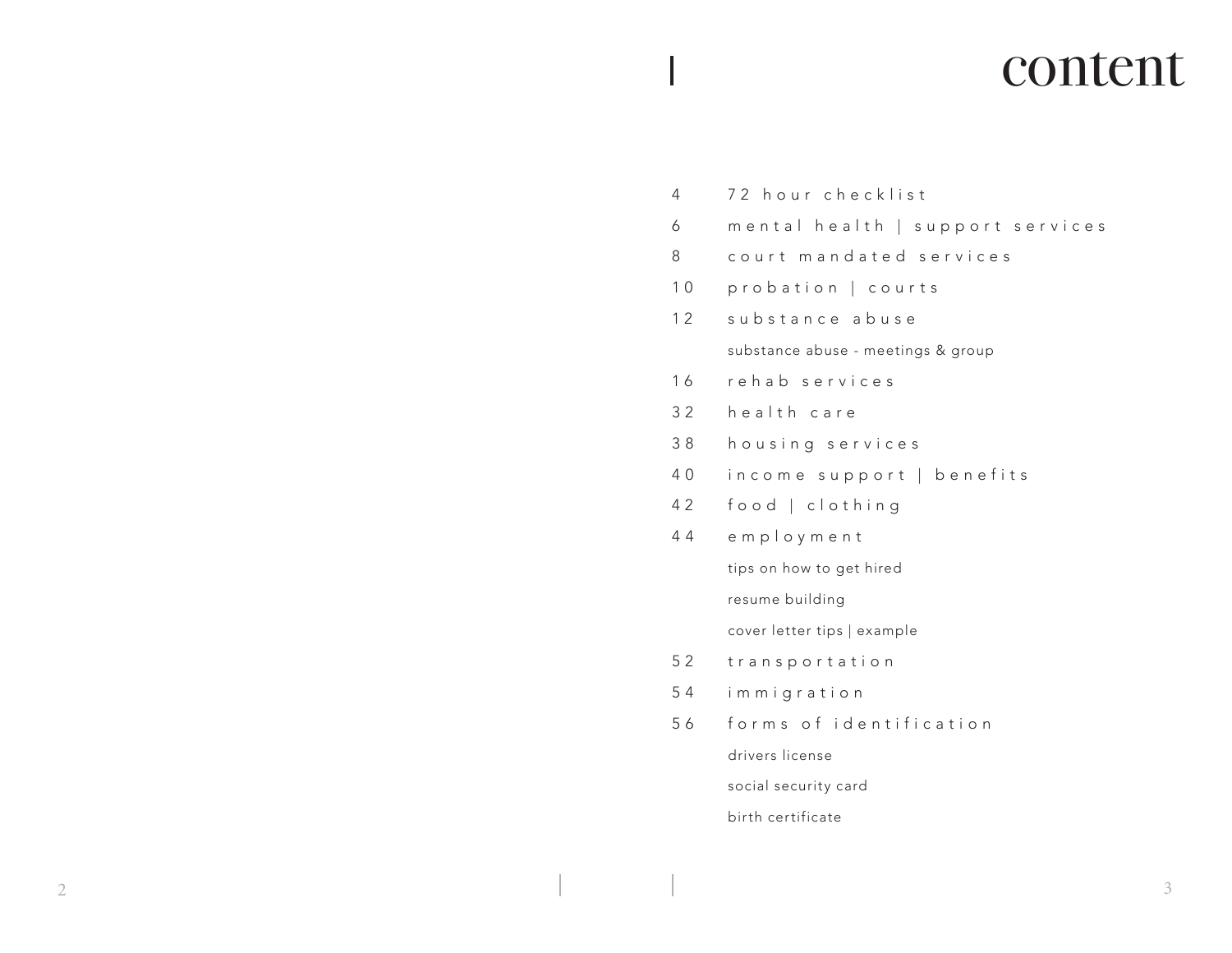# 72 hour reentry checklist

*any last minute clothing / items*

| $\Box$ if applies<br>report to<br>Probation<br>within 24<br>hours               | Bridgeport<br>760.932.5570<br>57 Bryant St.<br>Bridgeport, CA<br>93517                      | Mammoth Lakes<br>760.924.1730<br>3rd Floor Sierra<br>Center Mall Old<br>Mammoth Rd.           | Walker Thrift<br>Store<br>530.495.1200<br>399 Mule Deer Rd,<br>Coleville, CA 96107<br>Closed: Sunday<br>and Monday | Second Chance Thrift<br>760.924.2474<br>501 Old Mammoth<br>Rd, Mammoth Lakes,<br>CA 93546<br>Open: 7 days a week                                                   | Cast Off<br>760.934.4303<br>3059 Chateau Rd,<br>Mammoth Lakes,<br>CA 93546<br>Closed: Sunday,<br>Wednesday and<br>Friday |
|---------------------------------------------------------------------------------|---------------------------------------------------------------------------------------------|-----------------------------------------------------------------------------------------------|--------------------------------------------------------------------------------------------------------------------|--------------------------------------------------------------------------------------------------------------------------------------------------------------------|--------------------------------------------------------------------------------------------------------------------------|
| $\Box$ employment                                                               | Social Services.                                                                            | If you need help with employment, make a<br>CalWORKS appointment with Department of           | medical<br>appointments                                                                                            | Make any necessary medical appointments<br>to make sure needs are taken care of, such as<br>refilling prescriptions. Refer to pages 18 - 21<br>for more providers. |                                                                                                                          |
| Walker DSS<br>530.495.1262<br>107384 Hwy 395<br><b>PO Box 579</b><br>Walker, CA | <b>Bridgeport DSS</b><br>760.932.5600<br>37 Emigrant<br>Street PO Box 576<br>Bridgeport, CA | Mammoth Lakes DSS<br>760.924.1770<br>452 Old Mammoth<br>Road PO Box 2969<br>Mammoth Lakes, CA |                                                                                                                    | Toiyabe Indian Health<br>Project, Inc.<br>530.495.2100<br>73 Camp Antelope Rd, 85 Sierra Park Road,<br>Coleville, CA 96107                                         | Mammoth Lakes<br>Hospital<br>760.934.3311<br>Mammoth Lakes, CA                                                           |
| $\Box$ health<br>insurance                                                      | • 530.495.2700<br>Community Service Solutions to receive<br>up for health insurance.        | assistance in signing up for health insurance.<br>Go to Department of Social Services to sign | food stamps<br>$(Ca \mid Fres h)$                                                                                  | Go to Department of Social Services to sign<br>up for CalFresh benefits, see addresses                                                                             |                                                                                                                          |
|                                                                                 | See addresses above.                                                                        |                                                                                               |                                                                                                                    | above<br>and times                                                                                                                                                 | Turn to page 30 for food assistance locations                                                                            |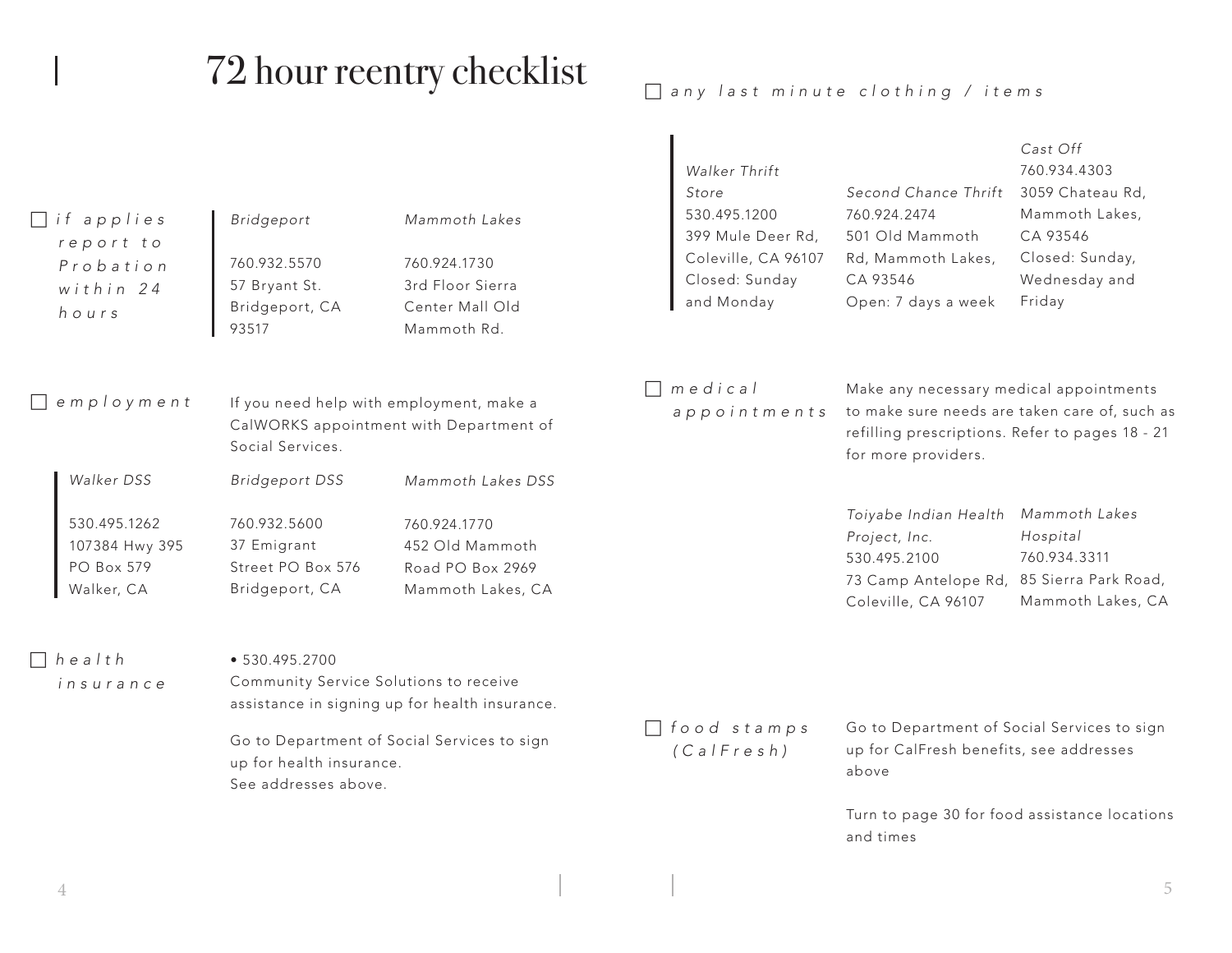# parenting classes

*Services in Inyo County:*

|                 |                   | Offers 24        |
|-----------------|-------------------|------------------|
|                 |                   | line:            |
|                 |                   | 1-877-873        |
|                 |                   | Parenting        |
|                 | MAMMOTH           | Parenting        |
|                 | 625 Old Mammoth   | Wednesd          |
| WILD IRIS       | Road #201         | Monday's         |
|                 | Mammoth Lakes     | $(FREE 6-v)$     |
|                 |                   | of parent        |
| B: 760-873-6601 | <b>BISHOP</b>     | 8-week s         |
| M: 760 934-2491 | 150 N. Main St.   | parenting        |
|                 | Bishop, CA 93515  | <b>Supervise</b> |
|                 | Services:         | Monitorir        |
| WEB             | Family Crisis &   | Week Co          |
| wild-iris.org   | Counseling Center | Parenting        |
|                 |                   |                  |

 $1/7$  crisis hot 3-7384  $a & Co$ a Classes lay's in Bishop, s in Lonepine week series ting and FREE eries of cog classes), ed Visitation na. 52urt Ordered q course

# mental health

|            | 760.924.1740        | Services:               | 0 / 10 0 0 1 0 1 0<br>Pkwy, Reno, |
|------------|---------------------|-------------------------|-----------------------------------|
|            | WEB:                | Court-mandated          |                                   |
|            | monocounty.ca.gov/  | services as the DUI     |                                   |
|            | behavioral-health   | Program, Batterer       | The Stacie M                      |
|            | Third Floor Sierra  | Intervention/Anger      | Behavioral H                      |
|            | Center Mall         | Management Program,     | Addiction In                      |
|            | 452 Old Mammoth     | Addition                |                                   |
|            | Road #304           | Severity Index          | Renown<br>85 Kirman Ay            |
|            |                     | Assessments, and        | $100 - 200$                       |
|            | Crisis Intervention | PC1000 (Drug Diversion) | Reno, NV 89!                      |
|            | and After-Hours /   | Programand we can       | 775.982.5318                      |
| BEHAVIORAL | Access Line:        | help get you engaged    |                                   |
| HEALTH     | 800.687.1101        | with what you need."    |                                   |

## R E N O / N V AREA

*American Comprehensive Counseling Services (ACCS)* 775.356.0371 625 Fairview Dr Ste 124 Carson City, NV 89701

*West Hills Hospital* 800.242.0478 1240 E 9th St, Reno, NV 89512

*Reno Behavioral Healthcare Hospital* 877.787.8518 6940 Sierra Center Pkwy, Reno, NV 89511

*The Stacie Mathewson Behavioral Health & Addiction Institute at Renown* 85 Kirman Ave Suites 100-200, Reno, NV 89502

# WALKER

*Walker Wellness Center* 107655 Highway 395 530.495.2363 - Clinician on Wednesdays (call 760.924.1740 to schedule appt.)

## M A M M O T H LAKES

*Dr. Keith Anderson, Ph.D* Psychologist ; 760.873.6712 Bishop Office: 152 Pioneer Lane, Suite C Mammoth Office : 272 Sierra Manor Rd. Suite B1 drkeithandersen.com *Mammoth Hospital* Providers: Jacob Eide PSY. D. and Eryn Coffey, MA (760) 924-4333

85 Sierra Park Rd. Mammoth Lakes, CA Christina Caro, Ph.D. 1.408.768.8636 christinacarophd.com Mammoth: 272 Sierra Manor, B1 Bishop: 136 S. Main St. #2

Mono North Star Counseling Center 365 Sierra Park Road, Suite 103 Mammoth Lakes, CA 760.924.7926

## BISHOP

North Star Counseling Center 800 West Elm Street #6 Bishop, CA 93514 760.873.4206 www.northstarcounseling.org

Alpine Counseling Center 375 E Line St Bishop, CA 93514 760.873.4357

# *HEALTH*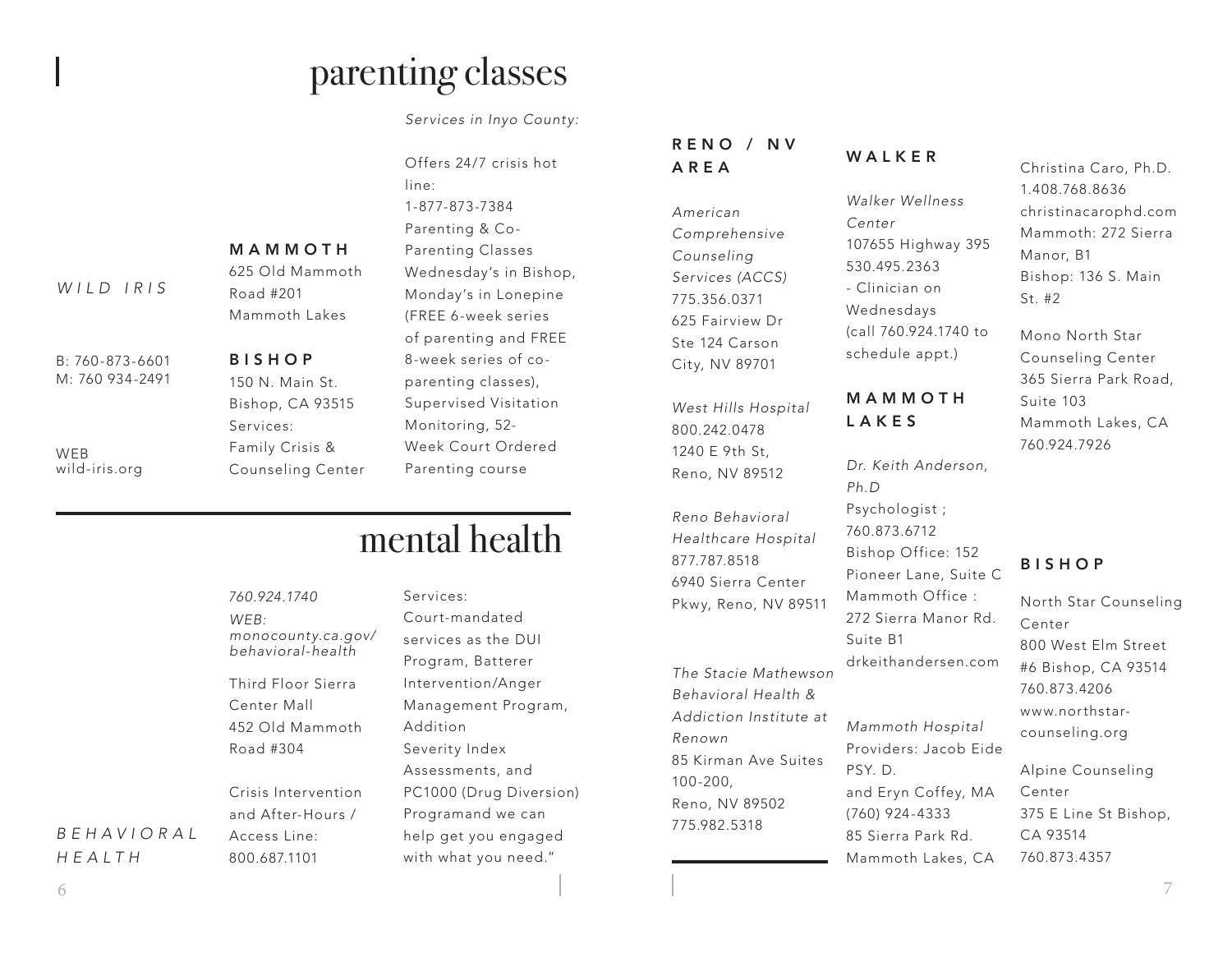# court - mandated

## DUI PROGRAM

| Set up an initial<br>90-minute<br>appointment with<br>Behavioral Health:<br>760.924.1740                                                   | first<br>offenders                                                                                                            | 3 months:                                                                        |  |
|--------------------------------------------------------------------------------------------------------------------------------------------|-------------------------------------------------------------------------------------------------------------------------------|----------------------------------------------------------------------------------|--|
| ltems to bring:<br>• court paperwork<br>· dmv paperwork<br>· \$100 intake fee<br>· ask about financial<br>assistance with<br>sliding scale | 6 weeks<br>$=$ \$450<br>Education: Monday<br>3 pm - 5 pm                                                                      | $= $1,000$<br>Education: Monday<br>3 pm - 5 pm<br>Group: Thursday<br>3 pm - 5 pm |  |
|                                                                                                                                            | 6 months<br>9 months<br>$=$ \$1,416.84<br>$=$ \$1,700<br>Education: Monday<br>Education: Monday<br>3 pm - 5 pm<br>3 pm - 5 pm |                                                                                  |  |
| • Payments can be<br>made online :<br>monocounty.ca.gov/<br>behavioral-health/<br>page/court-mandated-<br>services                         | Group every other<br>Tuesday<br>5 pm - 7 pm<br>Group Thursday<br>3 pm - 5 pm                                                  | Group every other<br>Tuesday<br>5 pm - 7 pm<br>Group Thursday<br>3 pm - 5 pm     |  |
|                                                                                                                                            | 18 months<br>$= $2,200$                                                                                                       |                                                                                  |  |
|                                                                                                                                            | Education: Monday<br>3 pm - 5 pm                                                                                              |                                                                                  |  |
|                                                                                                                                            | Group every other<br>Tuesday<br>5 pm - 7 pm                                                                                   | • Ask for Proof of<br>Enrollment for                                             |  |
|                                                                                                                                            | Group Thursday<br>3 pm - 5 pm                                                                                                 | completing the<br>classes.                                                       |  |
| mult-<br>offenders                                                                                                                         | Re-entry: third<br>Thursday each month<br>5:30 pm - 6:30 pm                                                                   | $\bullet$ You will need this<br>in order to apply<br>for your license.           |  |

## a d d i c t i o n severity index

### 760.924.1740

d r u g

d iversions PC 1000

 760.924.1740 Items to bring: • court paperwork • \$100 enroll fee

Alternative sentencing program that typically replaces jail time with education classes.

(towards \$600 total)

*Offered in English*

6-month program Groups are every other Tuesday 3 pm - 5 pm

Participants must

Schedule:

complete: Two groups and one face-to-face with a counselor every month

• \$100 intake fee

b a t t e r e r

& a n g e r

760.924.1740 Items to bring: • court paperwork • dmv paperwork • \$100 intake fee

i n t e r v e n t i o n

management

Schedule & Cost: 26 weeks: \$750 52 weeks: \$1,400

• 3hr. appointment

The Addition Severity Index (ASI) Assessment is designed to gather valuable information about seven areas of a client's life that may be contributing to substance abuse problems. These areas include: medical status, employment/support status, alcohol/drugs, legal status, family/social relationships, and psychiatric status.

## r e v o l v i n g doors

Probation Officer must refer : 760.924.1740

Sierra Center Mall Wellness Center : Referral Group Only \* Support Group for Men & Women who are currently on probation, parole, or who have served in state/county and are struggling to adapt.

## 8 9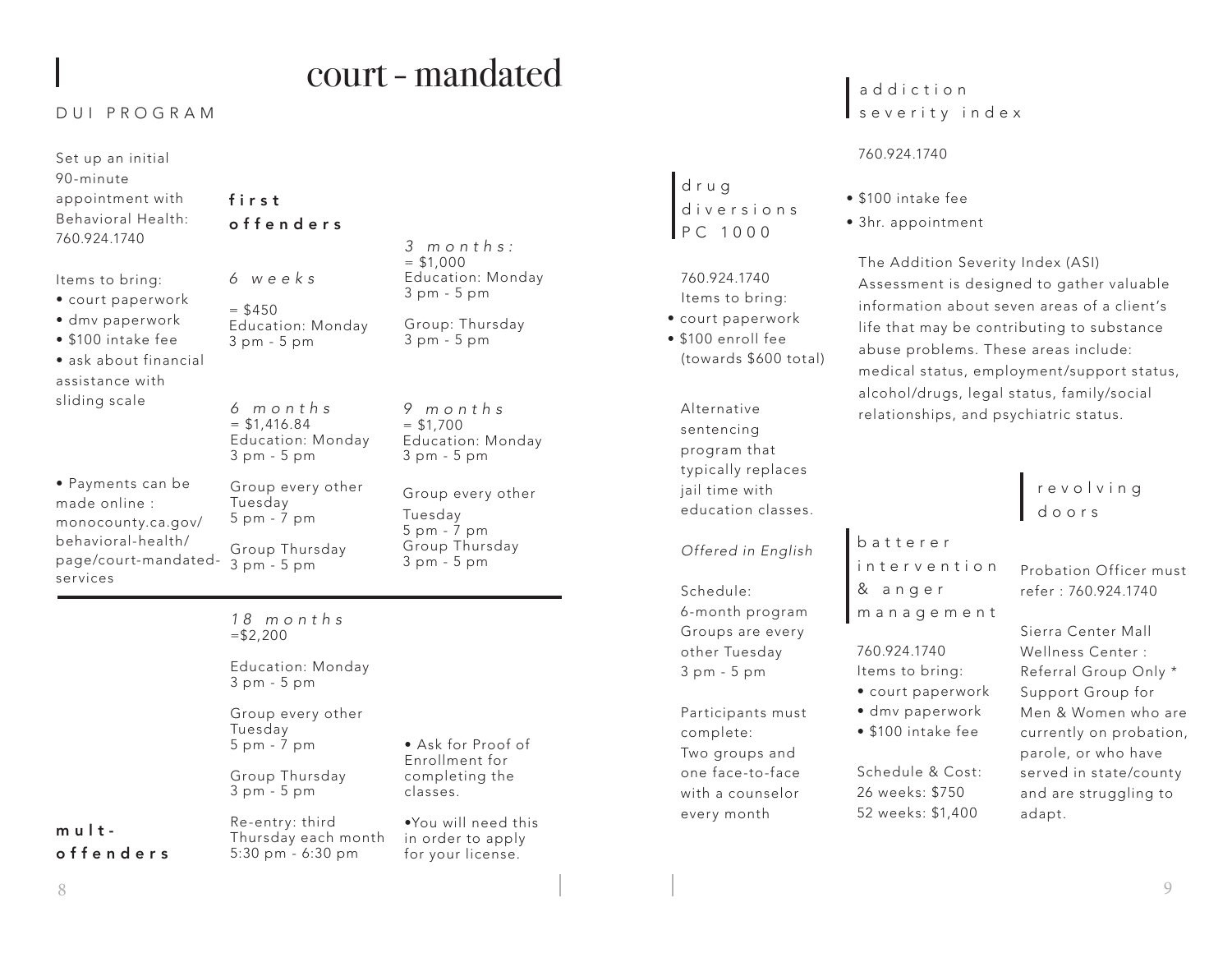# probation

# FAQ

| bridgeport<br>• 760.932.5570<br>Probation:                                                                                                                                        |                                                                                                                                                                                                                                                                                                                     | Difference between formal/<br>supervised Probation<br>and conditional/informal<br>Probation? | Formal/supervised: Will be under supervision of<br>the Mono County Probation Department,<br>and having to uphold the terms and conditions<br>ordered by the Judge.<br>Conditional/informal: Probation is still a grant<br>of Probation sentenced by the Court; but<br>will be handled by the Court and the Judge.                                                                                                                                                                                                                                                                                                                                                    |
|-----------------------------------------------------------------------------------------------------------------------------------------------------------------------------------|---------------------------------------------------------------------------------------------------------------------------------------------------------------------------------------------------------------------------------------------------------------------------------------------------------------------|----------------------------------------------------------------------------------------------|----------------------------------------------------------------------------------------------------------------------------------------------------------------------------------------------------------------------------------------------------------------------------------------------------------------------------------------------------------------------------------------------------------------------------------------------------------------------------------------------------------------------------------------------------------------------------------------------------------------------------------------------------------------------|
| 57 Bryant St.<br>Bridgeport, CA 93517                                                                                                                                             |                                                                                                                                                                                                                                                                                                                     | What happens if I can't pay<br>the multiple fines and fees<br>on time?                       | You will need to make contact with the Court<br>either in person or by letter explaining their                                                                                                                                                                                                                                                                                                                                                                                                                                                                                                                                                                       |
| Court House:<br>278 Main St.<br>P.O. Box 537                                                                                                                                      |                                                                                                                                                                                                                                                                                                                     |                                                                                              | difficulties in paying. The case will not close<br>until one's fines and fees are paid.                                                                                                                                                                                                                                                                                                                                                                                                                                                                                                                                                                              |
| Bridgeport, CA 93517                                                                                                                                                              |                                                                                                                                                                                                                                                                                                                     | Restitution                                                                                  | Restitution is ordered in cases where a<br>victim has suffered a financial loss and the<br>Probationer is expected to reimburse that loss.                                                                                                                                                                                                                                                                                                                                                                                                                                                                                                                           |
|                                                                                                                                                                                   |                                                                                                                                                                                                                                                                                                                     | Fees for Mono County                                                                         | The Mono County Probation Department<br>charges \$30.00 monthly for Probation<br>supervision.                                                                                                                                                                                                                                                                                                                                                                                                                                                                                                                                                                        |
| mammoth<br>lakes<br>• 760.924.1730<br>Probation:<br>3rd Floor Sierra<br>Center Mall<br>Old Mammoth Rd.<br>Court House:<br>100 Thompsons Way<br>P.O. Box 1037<br>Mammoth Lakes, CA | Court Payments<br>•760.924.5444<br>e: mono.traffic@mono.courts.ca.gov<br>For credit card help:<br>e: epay-it.support@isd-corp.com<br>Main Website: www.mono.courts.ca.gov<br>ML: Clerk's Office: 760.924.5419<br>Open: Tuesday & Thursdays<br>Bridgeport: Clerk's Office: 760.932.5239<br>Open: Tuesday & Thursdays | If placed on formal/<br>supervised Probation in<br>Mono County, can I live<br>elsewhere?     | Yes. If you are a resident of California, you will<br>need to advise the Mono County Probation<br>Department of where you live. Per 1203.9 of<br>the California Penal Code, a transfer will take<br>place and the jurisdiction of your case will be<br>transferred to the county you reside in. If you<br>would like to live out of the State of California,<br>an Interstate Compact Transfer will have to<br>take place. This is a privileged transfer and the<br>Mono County Probation Department can deny<br>it. Additionally, the state in which you would<br>like to transfer to can deny the transfer as well.<br>Please note you must reside in the State of |
|                                                                                                                                                                                   |                                                                                                                                                                                                                                                                                                                     |                                                                                              | California while on supervised Probation. Both<br>transfers cost \$75.00.                                                                                                                                                                                                                                                                                                                                                                                                                                                                                                                                                                                            |

 $\overline{\phantom{a}}$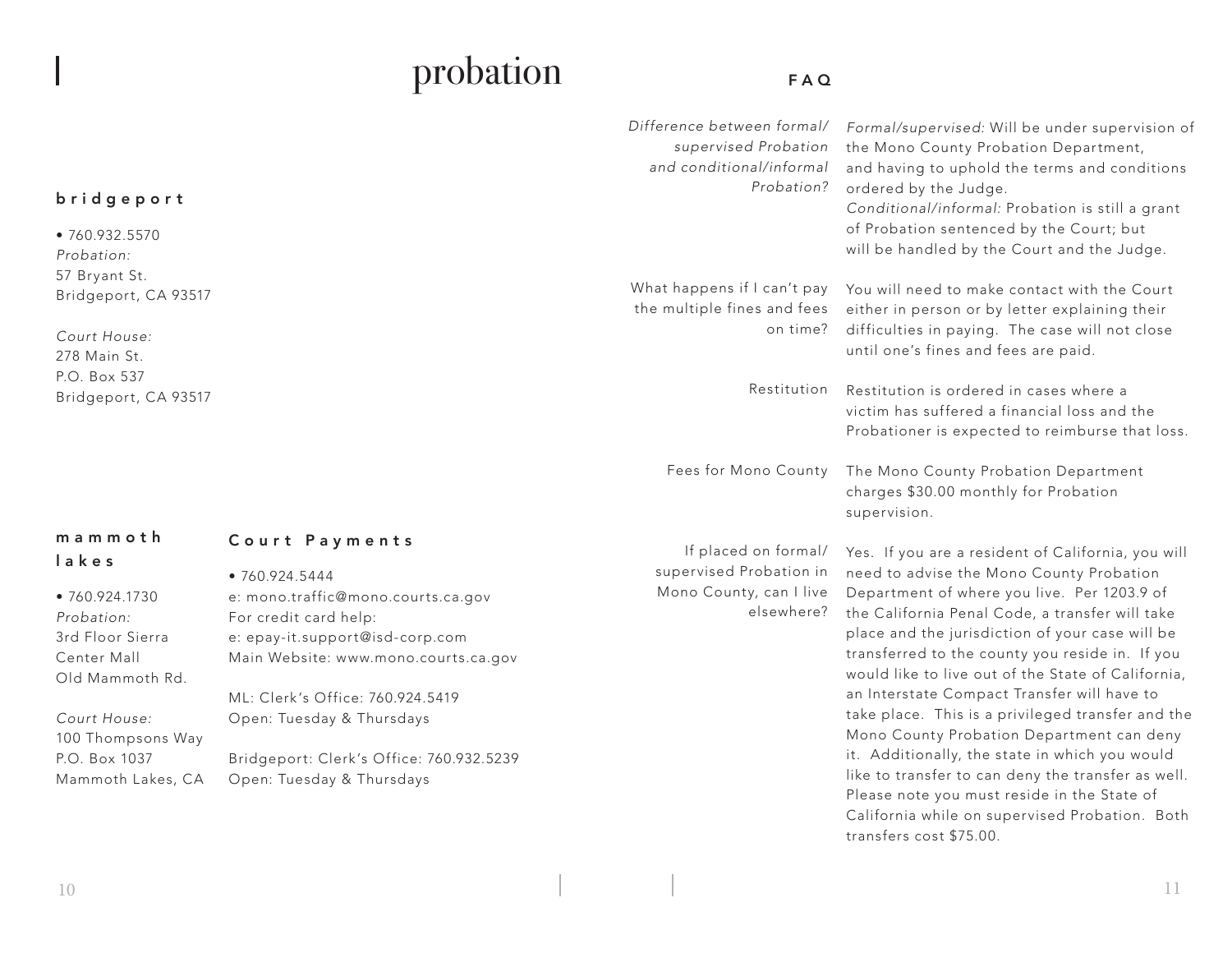# substance abuse

What State Requires: California's minimum insurance limits are... 15 - \$15,000 Bodily Injury Liability per person 30 - \$30,000 Bodily Injury Liability per accident (more than one person injured) 5 - \$5,000 Property Damage Liability per accident

Refer to SR-22 Specialists brochure in Post Release Packet from Serenity Insurance

DUI SURVIVAL

GUIDE

*What California Law Says:* If the BAC test was .08 or more, most Vehicle Codes provide for a suspension up to four months. If you have any prior convictions within 10 years, the suspension can be up to 1 year.

Getting License Back: See Page 54 for more details.

How Long Will I Be Punished: Court-ordered probation for DUI offenders usually lasts three to five years. Offenders must keep insurance and an SR-22 on file for three years.

1.800.546.5470 www.serenitygroup. com

# I G N I T I O N INTERLOCK DEVICE  $(IID)$

A breath analyzer installed into a vehicle to prevent a person from starting the engine after consuming alcohol. The vehicle operator must take and pass a breath test before the vehicle will start.

Per California DMV website:  $\Box$  Install an IID on your vehicle and provide DMV with "Verification of Installation" DL 920 Form

 Comply with requirements and have program provider submit Proof of Enrollment Certificate DL 107 or Notice of Completion Certificate DL 101 to DMV.  $\Box$  Submit an Insurance Proof Certificate SR 22 form issued by your insurance company to DMV

 $\Box$  Pay fees; approximate price for IID installation is anywhere from \$70 - \$150. There are monthly lease fee rages from \$40-\$100 . Look into if you need to pay any restriction fees.

*S o m e o p t i o n s to consider :*

*1 . L i f e s a f e r ,*  1.800.373.5625

*2 . I n t o x a l o c k ;*  1.844.677.9243

*3 . S m a r t S t a r t o f C a l i f o r n i a ;*  1.800.831.3299

*4 . G u a r d i a n I n t e r l o c k ;*  1.80 0.499.0994

*5. Sens-O - L o c k ;*  1.404.748.4484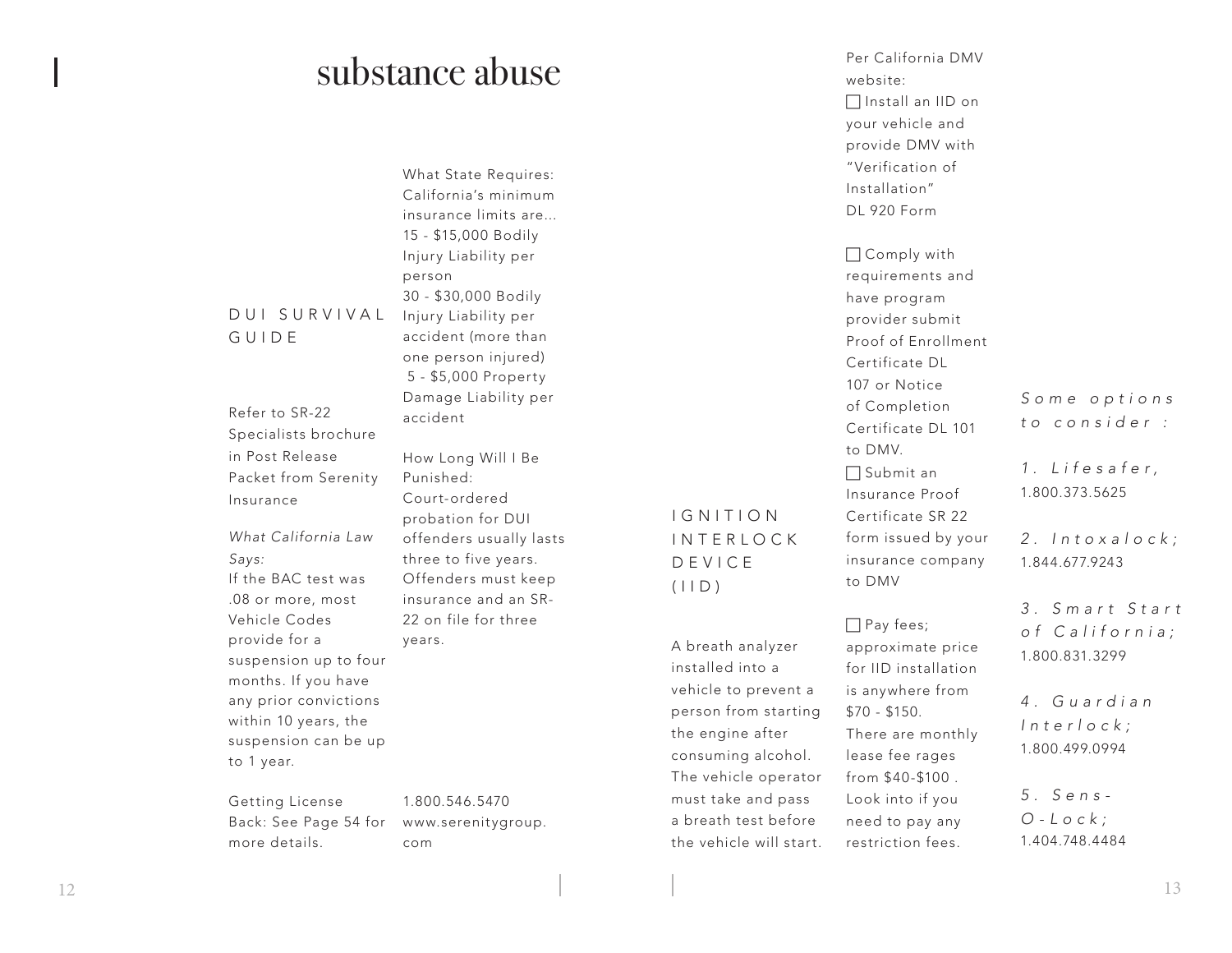|                                      |                                              | substance abuse support                                                                                                                                       |                                                                                                                                      |                                              |                                                                                                                                                                            |
|--------------------------------------|----------------------------------------------|---------------------------------------------------------------------------------------------------------------------------------------------------------------|--------------------------------------------------------------------------------------------------------------------------------------|----------------------------------------------|----------------------------------------------------------------------------------------------------------------------------------------------------------------------------|
|                                      |                                              | meetings & group                                                                                                                                              | alpine recovery<br>center                                                                                                            | 760.873.4357                                 | 375 E Line St, Bishop Ca 93514                                                                                                                                             |
|                                      |                                              |                                                                                                                                                               | bishop<br>$\hbox{\bf \large b\rm \large r\rm \large i\rm \large d\rm \large g\rm \large e\rm \large p\rm \large \it or\rm \large t}$ | 760.873.6700<br>760.932.7418<br>760.876.5692 | Info@Aamammothlakes.com<br>Nevadaarea42.Org                                                                                                                                |
| sierra sage<br>(NA)                  | 866.721.7862<br>775.322.4811<br>888.850.2205 | --> Minden / Gardnerville<br>---> Reno/Sparks<br>Www.sierrasagena.org;<br>Info@Sierrasagena.org                                                               | mammoth lakes<br>area 42<br>district 8                                                                                               | 775.348.0480                                 | Thusday night womens meeting:<br>452 Old Mammoth Rd, Sierra<br>Center Mall<br>3rd Floor Conference Room<br>Every Thursday: 6:30 - 7:45 Pm                                  |
| rural nevada<br>area (NA)            | 866.760.2380                                 |                                                                                                                                                               |                                                                                                                                      |                                              | Sunday: 63 Lake Mary Rd/<br>Minaret Rd @ 9:00 am; 7:00 pm<br>Monday: (1) Sierra Center Mall<br>3rd Floor Conference Rm. (2) 63                                             |
| united<br>medodist<br>church<br>(NA) | 775.782.4600                                 | 1375 Centerville Road<br>Gardnerville, NV 89410<br>Friday at 8:00 pm Group<br>Speaker and<br>discussion participation<br>Open; Thursday 8:00 pm<br>Text Study |                                                                                                                                      | 775.934.3434                                 | Lake Mary Rd. @ 7:00 am (1) ;<br>8:00(2)<br>Tuesday: 63 Lake Mary Rd. @<br>8:00 am; 5:15pm; 7:00 pm<br>Wednesday: (1) 63 Lake Mary Rd.<br>(2) Bridgeport Visitors Center @ |
| topaz ranch<br>estates (AA)          |                                              | 4001 Carter Way TRE Park<br>Building<br>Sunday: 7:00 pm; Monday:<br>7:00 pm; Thursday: 7:00 pm                                                                |                                                                                                                                      |                                              | (1) 8:00 am, 12:00pm, 8:00 pm (2)<br>7:30 pm<br>Thursday: 63 Lake Mary Rd @<br>8:00 am; 6:30 pm                                                                            |
| tallac group<br>$(A \land A)$        |                                              | 972 Tallac Ave. SLT [ behind<br>Rojos 1                                                                                                                       |                                                                                                                                      |                                              | Friday: (1) 63 Lake Mary Rd. (2)<br>Mammoth Hospital 3rd Floor @<br>(1) 8:00 am; 8:00 pm (2) 5:30 pm<br>Saturday: 63 Lake Mary Rd.@<br>8:00 am; 8:00 pm                    |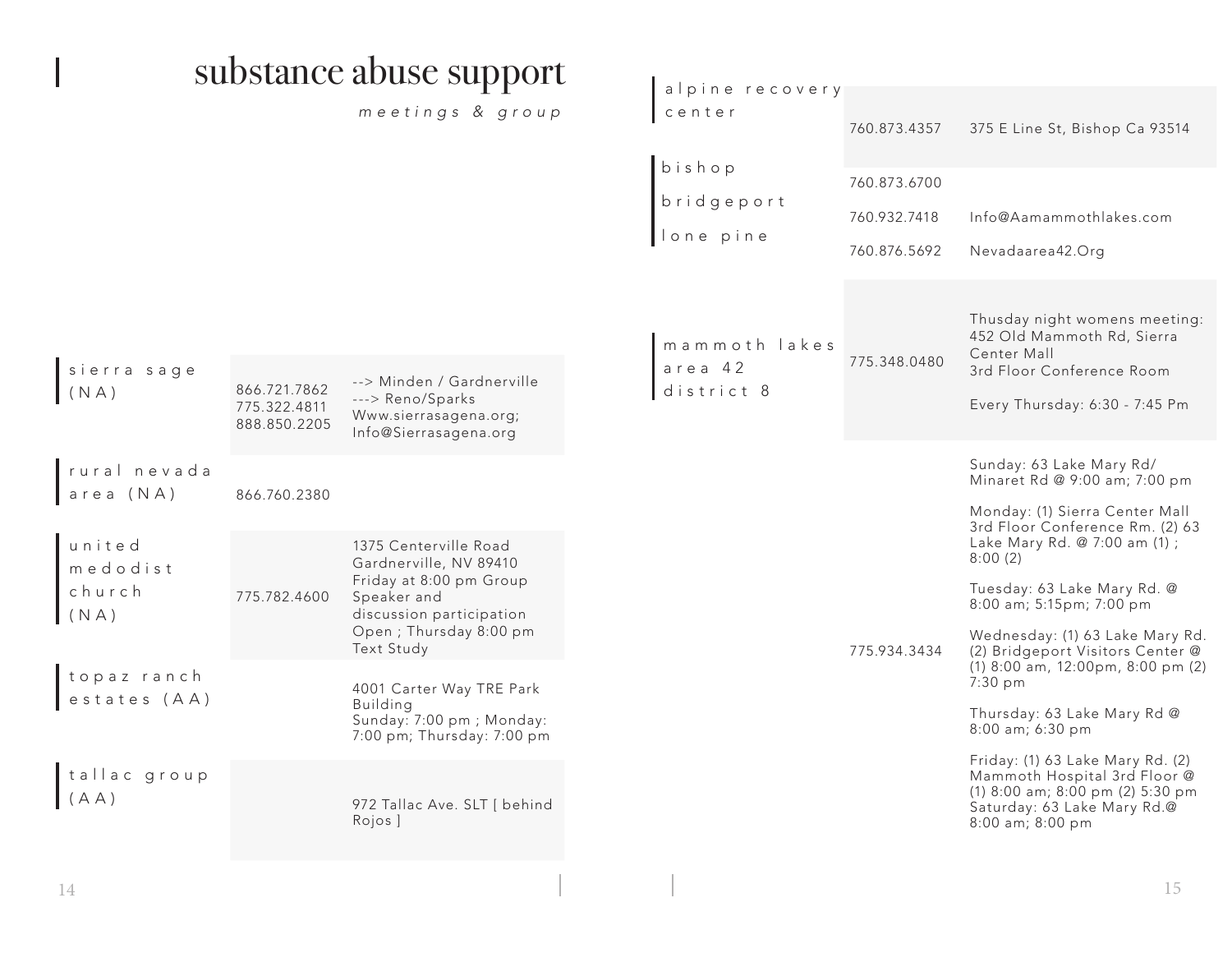# rehabilitation

# NEVADA

## carson city

| facility                                                    | contact                                                                                              | services                                                                                           | website                                                                       |
|-------------------------------------------------------------|------------------------------------------------------------------------------------------------------|----------------------------------------------------------------------------------------------------|-------------------------------------------------------------------------------|
| • Carson City<br>Community Center                           | 775.882.3945<br>205 S Pratt Ave                                                                      | Medicaid<br>Outpatient                                                                             | cccofcarsoncity.org                                                           |
| • Carson Tahoe<br>Behavioral Health                         | Inpatient:<br>775.445.7380<br>Outpatient:<br>775.445.7756<br>1080 N<br>Minnesota St.                 | 30% off services<br>for uninsured<br>Inpatient/<br>Outpatient                                      | carsontahoe.com                                                               |
| · Mallory Behavioral<br>Health Crisis Center                | 775.445.8889<br>775 Fleischmann<br>Way                                                               | ask about<br>Financial<br>Assistance Program                                                       | carsontahoe.com                                                               |
| reno                                                        |                                                                                                      |                                                                                                    |                                                                               |
| • Salvation Army                                            | 775.688.4575<br>(f) 775.688.5522<br>2300 Valley Rd<br>e: renoarp.info@<br>usw.salvation-<br>army.org | Medicaid<br>70 beds   26 wk.<br>18-62 yr. old<br>(men); Christian<br>programs;<br>work therapy     | reno.salvationarmy.<br>org<br>(Fresno, Chico, SF<br>offers women<br>programs) |
| • Three Rivers Indian<br>Lodge (Native<br>Directions, Inc.) | 209.858.2421<br>13505 S Union Rd,<br>Manteca                                                         | Medicaid                                                                                           | nativedirections.org                                                          |
| • Ridge House                                               | 775.322.8941<br>900 W. 1st St.<br>Ste. 200                                                           | Medicaid<br>Residential &<br>Outpatient,<br>Career training,<br>counseling,<br>financial education | ridgehouse.org                                                                |
| • New Dawn                                                  | 775.964.4898<br>10585 Double R<br>Blvd. Ste 200                                                      | Doesn't accept<br>Medi-cal.<br>Medicare or Kaiser                                                  | newdawntreatment-<br>centers.com                                              |

# facility contact services website

| • Empowerment Center              | 775.853.5441<br>7400 S. Virginia St.                        | Medicaid                                                          | empowermentcen-<br>ternv.org |
|-----------------------------------|-------------------------------------------------------------|-------------------------------------------------------------------|------------------------------|
| • Step 2 (Reno)                   | 775.787.9411<br>admissions: x217<br>3700 Safe Harbor<br>Way |                                                                   | step2reno.org                |
| • Bristlecone Family<br>Resources | 775.954.1400<br>704 Mill St.                                | \$100-150<br>Admission fee                                        | bristleconereno.com          |
| • West Hills Hospital             | 775.323.0478<br>1240 East 9th St.                           | Medi-cal &<br>Medicaid<br>Behavioral Health<br>treatment programs | westhillshospital.net        |

# CALIFORNIA

| bakersfield                             |                                                                                                |                                                                                                                              |                                          |
|-----------------------------------------|------------------------------------------------------------------------------------------------|------------------------------------------------------------------------------------------------------------------------------|------------------------------------------|
| • Bakersfield Recovery<br>Services Inc. | 661.869.1795<br>708 Lincoln St.<br>Intensive<br>Outpatient:<br>661.637.2187<br>504 Bernard St. | HMO-Brand New<br>Day (Medi-cal);<br>mens & women<br>recovery, anger<br>management,<br>outpatient, sober<br>living, perinatal | bakersfieldrecovery-<br>services.com     |
| • F.O.C.U.S Sober Living                | 661.374.4969<br>730 S. Haley St.                                                               | Self-pay;<br>DUI offenders<br>Program                                                                                        | soberliving.interven-<br>tionamerica.org |
| • Seven Fold Inc.                       | 661.472.4431<br>610 Fourth St.                                                                 | Perinatal                                                                                                                    | soberliving.interven-<br>tionamerica.org |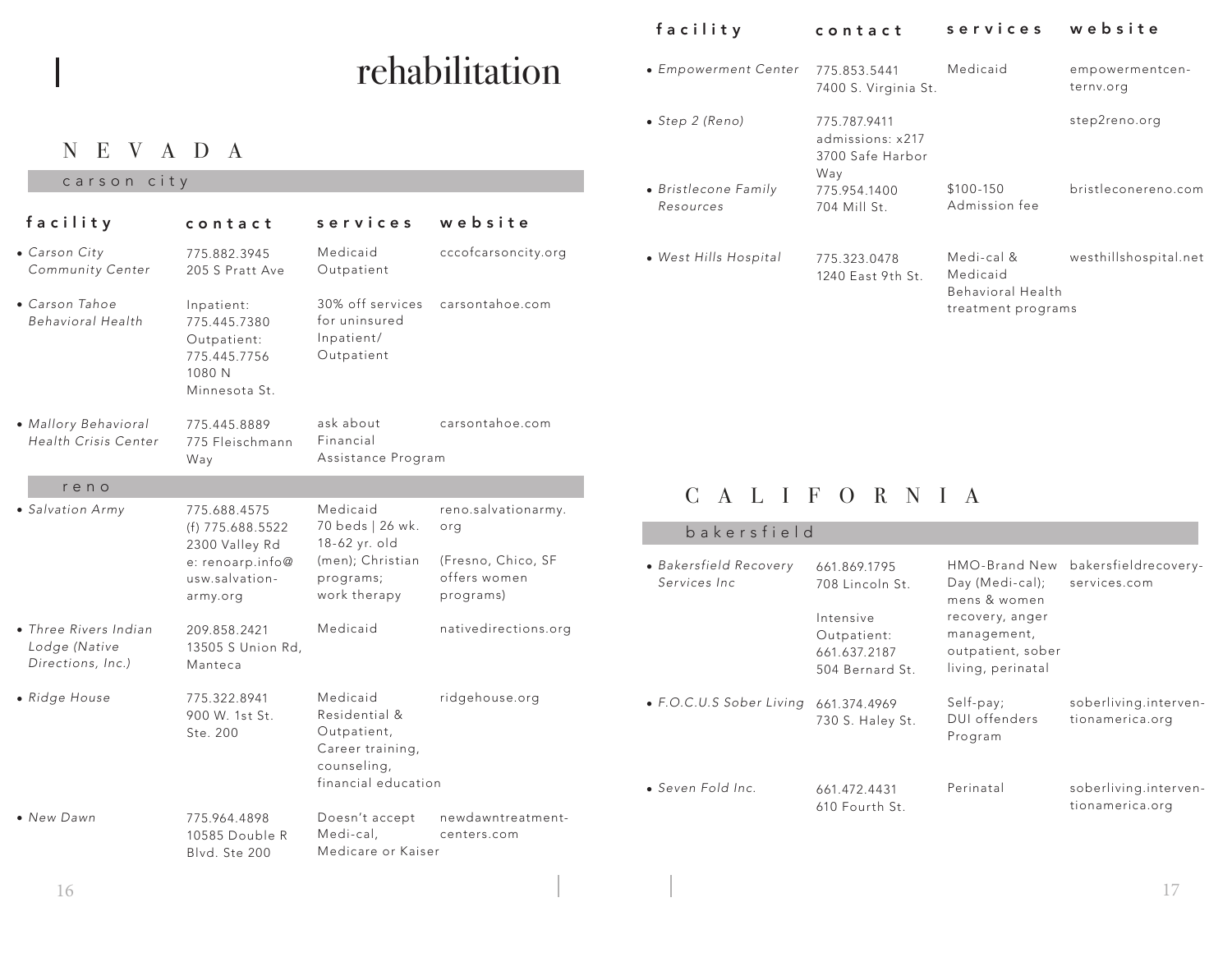# rehabilitation

# berkley

|                                                               |                                              |                                        |                                                                    |                                                                        |                                                   | treatment (women)car-care                                       |                          |
|---------------------------------------------------------------|----------------------------------------------|----------------------------------------|--------------------------------------------------------------------|------------------------------------------------------------------------|---------------------------------------------------|-----------------------------------------------------------------|--------------------------|
| facility                                                      | contact                                      | services                               | website                                                            | fresno                                                                 |                                                   |                                                                 |                          |
| · Options Recovery<br>Services                                | 510.666.9552<br>1931 Center St.              | Medi-cal<br>Drug/Alcohol<br>addiction  | optionsrecovery.org                                                | • Addiction Research &<br>Treatment Inc.                               | 559.268.6261<br>1235 E. St.                       | Medicaid                                                        |                          |
| clearlake                                                     |                                              |                                        |                                                                    |                                                                        |                                                   |                                                                 |                          |
| • Lake County / Alcohol<br>& Other Drug Services 7000 B South | 707.994.6494<br>Center Dr.                   | Medi-cal                               | rehab.com/lake-coun-<br>ty-alcohol-and-drug-<br>services/5152759-r | • Central California<br>Recovery, Inc.                                 | 559.681.1947<br>1204 West Shaw<br>Ave. Suite 102  | Sliding scale                                                   |                          |
| calistoga                                                     |                                              |                                        |                                                                    | • Community Behavioral<br>Health Center                                | 559.449.8000<br>7171 North Cedar<br>Ave.          | Medi-cal                                                        | communitymedical.<br>org |
| • Duffy's Napa Valley                                         | 855.698.8174                                 | Anthem Blue                            | duffysrehab.com                                                    |                                                                        |                                                   |                                                                 |                          |
| Rehab                                                         | 3076 Myrtledale<br>Rd.                       | Cross Blue Shield                      |                                                                    | · Central Valley Indian<br>Health Behavioral<br><b>Health Services</b> | 559.299.2435<br>2565 Alluvial Ave.<br>Suite 172   | Member of a<br>federally recognized<br>tribe; substance abuse   | cvih.org                 |
| el dorado                                                     |                                              |                                        |                                                                    |                                                                        |                                                   | counseling and social<br>services at no charge                  |                          |
| • Tahoe Turning Point                                         | 530.541.4594<br>2494 Lake Tahoe<br>Blvd      | Sliding Scale;<br>Opiod Addiction      | sites.google.com/site/<br>tahoeturningpointinc/<br>home            | • Sierra Tribal<br>Consortium                                          | 559.445.2691<br>610 West McKinley<br>Ave          | <b>IHS</b> funded<br>residential<br>programs for<br>male/female | ihs.gov                  |
| • Elevate Addiction<br>Services                               | 530.314.7446<br>586 Glorene Ave              | Sliding Scale;<br>private pay          |                                                                    | inyo                                                                   |                                                   |                                                                 |                          |
| · Vitality Lake Tahoe                                         | 530.541.5440                                 | Tricare; private pay                   |                                                                    | · Toiyabe Indian<br>Health Project Family<br>Services Department       | 760.873.6394 x310<br>Intake:<br>760.873.6394 x316 | Medi-cal                                                        |                          |
|                                                               | 921 Macinaw Rd.<br>Unit 1                    |                                        |                                                                    |                                                                        | 250 North See Vee<br>Lane                         |                                                                 |                          |
| · Drug Rehab South<br>Lake Tahoe                              | 530.592.0325<br>1001 Heavenly<br>Village Way | Medi-cal                               |                                                                    | Inyo County Health<br>· and Human Services<br>Substance Abuse          | 760.873.6533<br>162 Grove St.<br>Suite J          | Sliding Scale                                                   |                          |
| • Progress House                                              | 530.642.1715<br>x1 outpatient<br>coordinator | Placer / El Dorado<br>counties;        | Medi-cal only for progresshouseinc.org                             | · Wild Iris                                                            | 760.873.6601<br>386 W. Line St.                   | free parenting<br>classes                                       | wild-iris.org            |
|                                                               |                                              | programs for men,<br>women & children; |                                                                    | • Alpine Recovery                                                      | 760.873.4357                                      | private pay,                                                    | interventionamerica      |
|                                                               |                                              | residential                            |                                                                    | Center                                                                 | 375 East Line St.                                 | Medicare; Tricare; .org<br>substance abuse                      |                          |
| 18                                                            |                                              |                                        |                                                                    |                                                                        |                                                   |                                                                 | 19                       |

## escondido

| facility                                                               | contact                                                                        | services                                                                                                        | website                                      |
|------------------------------------------------------------------------|--------------------------------------------------------------------------------|-----------------------------------------------------------------------------------------------------------------|----------------------------------------------|
| • North County Serenity 760.741.5098<br>House Inc.                     | 130 South Fig St.                                                              | Medi-cal<br>/alcohol/drug<br>treatment (women)cal-care                                                          | healthright360.org/<br>service/primary-medi- |
| fresno                                                                 |                                                                                |                                                                                                                 |                                              |
| • Addiction Research &<br>Treatment Inc.                               | 559.268.6261<br>1235 E. St.                                                    | Medicaid                                                                                                        |                                              |
| • Central California<br>Recovery, Inc.                                 | 559.681.1947<br>1204 West Shaw<br>Ave. Suite 102                               | Sliding scale                                                                                                   |                                              |
| • Community Behavioral<br>Health Center                                | 559.449.8000<br>7171 North Cedar<br>Ave.                                       | Medi-cal                                                                                                        | communitymedical.<br>org                     |
| • Central Valley Indian<br>Health Behavioral<br><b>Health Services</b> | 559.299.2435<br>2565 Alluvial Ave.<br>Suite 172                                | Member of a<br>federally recognized<br>tribe; substance abuse<br>counseling and social<br>services at no charge | cvih.org                                     |
| • Sierra Tribal<br>Consortium                                          | 559.445.2691<br>610 West McKinley<br>Ave                                       | IHS funded<br>residential<br>programs for<br>male/female                                                        | ihs.gov                                      |
| inyo                                                                   |                                                                                |                                                                                                                 |                                              |
| · Toiyabe Indian<br>Health Project Family<br>Services Department       | 760.873.6394 x310<br>Intake:<br>760.873.6394 x316<br>250 North See Vee<br>Lane | Medi-cal                                                                                                        |                                              |
| Inyo County Health<br>• and Human Services<br>Substance Abuse          | 760.873.6533<br>162 Grove St.<br>Suite J                                       | Sliding Scale                                                                                                   |                                              |
| · Wild Iris                                                            | 760.873.6601<br>386 W. Line St.                                                | free parenting<br>classes                                                                                       | wild-iris.org                                |
| • Alpine Recovery<br>Center                                            | 760.873.4357<br>375 East Line St.                                              | private pay,<br>Medicare; Tricare; .org<br>substance abuse                                                      | interventionamerica                          |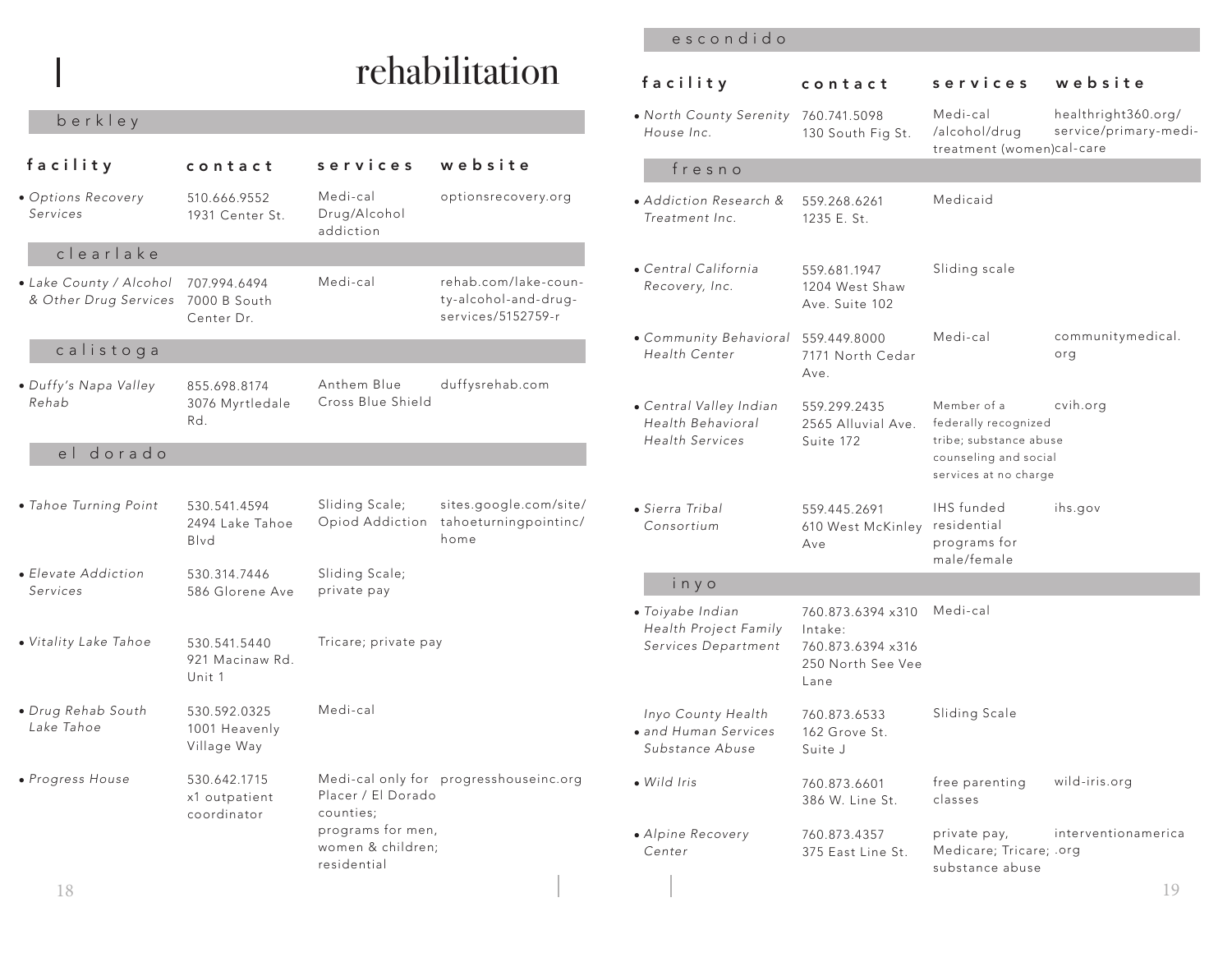|                                                                |                                                               |                                                                         |                                                        | facility                                                       | contact                                                                | services                                                  | website                             |
|----------------------------------------------------------------|---------------------------------------------------------------|-------------------------------------------------------------------------|--------------------------------------------------------|----------------------------------------------------------------|------------------------------------------------------------------------|-----------------------------------------------------------|-------------------------------------|
|                                                                |                                                               |                                                                         | rehabilitation                                         | • Southern California<br>Health and<br>Rehabilitation          | 323.733.8600<br>3320 West Adams<br>Blvd. Educational                   | Medi-cal                                                  | scharpca.org                        |
| lancaster                                                      |                                                               |                                                                         |                                                        | Program (SCHARP)                                               | Building, Suite 6                                                      |                                                           |                                     |
| facility                                                       | contact                                                       | services                                                                | website                                                | • Downtown Mental<br>Health Center                             | 213.629.6200<br>529 South Maple<br>Ave                                 | Medi-cal                                                  | dmh.lacounty.gov                    |
| Grzana Treatment<br>Centers                                    | 888.777.8565<br>907 West                                      | Private insurance tarzanatc.org<br>Drug/Alcohol                         |                                                        |                                                                |                                                                        |                                                           |                                     |
|                                                                | Lancaster Blvrd.<br>e: support@<br>tarzanatc.org              | treatment                                                               |                                                        | · Southern CA Alcohol<br>and Drug Prog. Inc<br>Postitive Steps | 562.923.7894<br>x3222<br>11501 Dolan St.                               |                                                           | scadpinc.org                        |
| la mesa                                                        |                                                               |                                                                         |                                                        |                                                                |                                                                        |                                                           |                                     |
| Vista Hill Parent Care<br>Family Recovery                      | 619.668.4200<br>4990 Williams Ave                             | Medi-cal;<br>Halfway house,                                             | vistahill.org                                          |                                                                |                                                                        |                                                           |                                     |
| Center                                                         |                                                               | outpatient                                                              |                                                        | · Plaza Community<br>Services Esperanaza<br>Program            | 323.268.3219<br>5255 Pomona<br>Blvd.; Suite 2 & 5                      | Medical;<br>spanish speaking<br>available                 | plazacs.org                         |
| <b>Genesis Recovery</b>                                        | 619.377.4899<br>7373 University<br>Ave, Suite 113             | Sliding scale<br>faith based                                            |                                                        | • Chadbad Treatment                                            |                                                                        | Medi-cal;                                                 | chabadrehab.com                     |
| los angeles                                                    |                                                               |                                                                         |                                                        |                                                                | 323.965.1365<br>Inpatient:                                             | 12-Step; therapy;                                         |                                     |
| SSG Asian Pacific<br>Counseling and<br>Treatment Center        | 213.252.2100<br>520 South La<br>Fayette Park Pl.<br>Suite 300 | Medi-cal;                                                               | apctc.org                                              |                                                                | 5675 W. Olympic<br>Blvd.<br>Outpatient:<br>1750 S. La<br>Cienega Blvd. | re-entry focus                                            |                                     |
| <b>Los Angeles LGBT</b><br>Center Mental health<br>Services    | 323.993.7432<br>Intake:<br>323.993.7669                       |                                                                         | lalgbtcenter.org/<br>health-services/<br>mental-health |                                                                | info@<br>chabadrehab.com                                               |                                                           |                                     |
|                                                                | 1625 Schrader<br>Blvd.                                        |                                                                         |                                                        | Baart Programs:<br>Southeast                                   | 323.235.5035<br>4920 Avalon Blvd.                                      | Medicare:<br>Anthem Blue Cross;<br>MAT program            | baartprograms.com                   |
| $\bullet$ Alcoholism Center for<br>Women Miracle House Intake: | 213.381.8500                                                  | Medi-cal;<br>Residential (60                                            | alcoholismcenterfor<br>women.org                       | $\bullet$ Volunteers of                                        | 213.389.1500                                                           | Medi-cal; low                                             | lapl.org                            |
|                                                                | 213.381.8534<br>1135 South<br>Alvarado St.                    | days can extend<br>if court mandated<br>up to 6 months);<br>outpatient; |                                                        | America                                                        | 3600 Wilshire<br>Blvd.Suite 1500<br>info@voala.org                     | cost/no cost<br>shelter; alcohol / .org<br>drug treatment | women homeless behavioralhealth.voa |
| <b>United American</b><br>Indian Involvement                   | 213.202.3970<br>1125 West 6th St.                             | english & spanish<br>Medi-cal                                           | uaii.org                                               |                                                                | 619.282.8211<br>3530 Camino Del<br>Rio North Suite<br>300              | central city<br>213.689.2179<br>562.9234545               |                                     |
|                                                                | Suite 103                                                     |                                                                         |                                                        |                                                                |                                                                        |                                                           |                                     |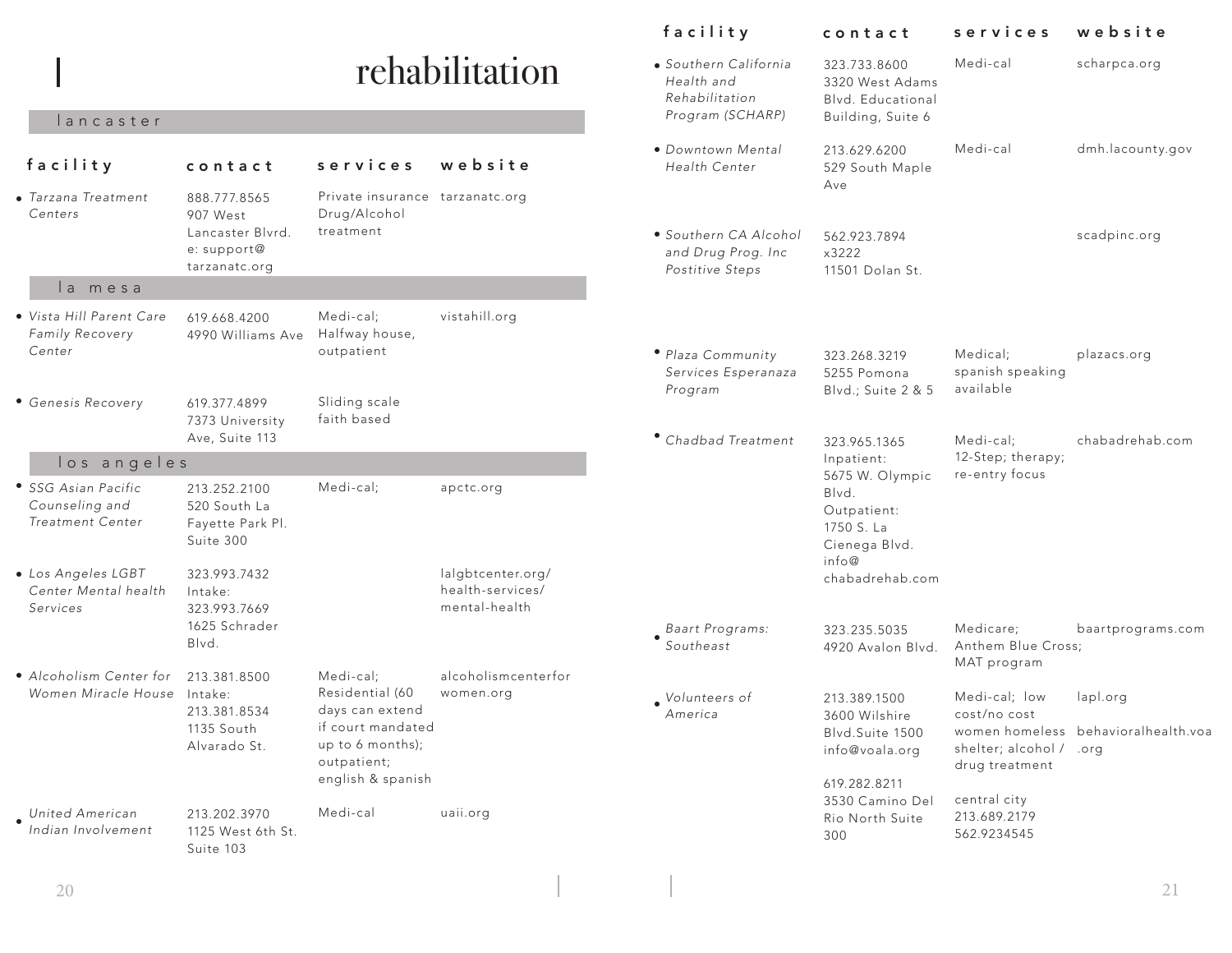|                                                                   |                                                               |                                                             |                                         | facility                                                                | contact                                                         | services                                   | website                                      |
|-------------------------------------------------------------------|---------------------------------------------------------------|-------------------------------------------------------------|-----------------------------------------|-------------------------------------------------------------------------|-----------------------------------------------------------------|--------------------------------------------|----------------------------------------------|
|                                                                   |                                                               |                                                             | rehabilitation                          | $\bullet$ Aegis                                                         | 626.794.1161<br>1450 N. Lake Ave.<br>Suite 150                  | Medi-cal;<br>additional<br>funding in:     | aegistreatmentce<br>.org                     |
| los angeles                                                       |                                                               |                                                             |                                         |                                                                         |                                                                 | Redding, Chico,<br>Marysville, Roseville   |                                              |
| facility                                                          | contact                                                       | services                                                    | website                                 |                                                                         |                                                                 | and Manteca                                |                                              |
| · Homeless Health                                                 | 213.617.8408                                                  | United                                                      | hhcla.org                               | roseville                                                               |                                                                 |                                            |                                              |
| Care; Center for Harm<br>Reduction                                | 512 East 4th St.                                              | Healthcare; Kaiser;<br>english/spanish                      |                                         | • Pathways Recovery<br>Drug & Alcohol                                   | 916.235.9259<br>775 Sunrise Ave<br>#210                         | Self-pay                                   | pathwaysrecovery                             |
| • Los Angeles LGBT                                                | 323.993.2900                                                  |                                                             | lalgbtcenter.org                        | sacramento                                                              |                                                                 |                                            |                                              |
| Center: McDonald/<br>Wright Building                              | 1625 N. Schrader<br>Blvd.                                     |                                                             |                                         | • BAART Behavioral<br>Health Services, Inc.                             | 844.341.4040<br>310 Harris Ave.<br>Suite A                      | Medicare                                   | baartprograms.cc                             |
| Trans Wellness Center                                             | 323.993.2900<br>3055 Wilshire<br>Blvd.<br>e: transwellness@   |                                                             |                                         | · Common Goals, Inc.                                                    | 530.274.2000 x206 Medi-cal<br>256 Buena Vista<br>St., Suite 100 | (in Nevada<br>County)                      | wp.commongoals<br>org                        |
|                                                                   | lalgbtcenter.org                                              |                                                             |                                         | • Pathways to Success                                                   | 916.283.8280                                                    | Medi-cal                                   |                                              |
| • Homeless Outreach<br>Program Integrated<br>Care System (HOPICS) | 323.432.3700<br>5603 S. Central<br>Ave.<br>e: info-hopics.org | Rapid Rehousing; hopics.org<br>Family Programs;<br>Re-entry |                                         | After Homelessness<br>Turning Point<br>Community Programs               | x3030<br>916.875.1055<br>3810 Rosin Ct.<br>Suite 180            | housing;<br>harm reduction                 | tpcp.org                                     |
| • Evolve Treatment                                                | 1.866.283.1782<br>820 Moraga Dr.                              | Blue Cross;<br>Health Net                                   | evolvetreatment.com                     | El Hogar Community<br>Services, Inc.<br>Guest House<br>Homeless Program | 916.440.1500<br>600 Bercut Dr.                                  |                                            | elhogarinc.org                               |
| modesto                                                           |                                                               |                                                             |                                         |                                                                         |                                                                 |                                            |                                              |
| Stanislaus County<br><b>Behavioral Health</b>                     | 209.558.4464<br>1208 9th St.                                  | Medi-cal                                                    | stancounty.com                          | • Sacramento Native<br>American Health<br>Center, Inc.                  | 916.341.0576<br>Intake:<br>916.341.0575<br>2020 J St.           | Medi-cal:<br>substance abuse<br>counseling | snahc.org/behavi<br>health                   |
| mono                                                              |                                                               |                                                             |                                         |                                                                         |                                                                 |                                            |                                              |
| Mono County<br>Behavioral Health                                  | 760.924.1740<br>452 Old Mammoth<br>Rd.; 3rd Flr.              | Medi-cal                                                    | monocounty.ca/gov/<br>behavioral-health | • Yolo County Health<br>and Human Services                              | 916.375.6350<br>500 Jefferson<br>Blvd. Suite B                  | Medi-cal                                   | yolocounty.org/<br>health-human-<br>services |
| pasadena                                                          |                                                               |                                                             |                                         |                                                                         |                                                                 |                                            |                                              |
| Salvation Army                                                    | 626.795.8075<br>56 W. Del Mar<br>Blvd.<br>e: adam.            | Medi-cal;<br>counseling;<br>work therapy                    | salvationarmy-socal.<br>org             |                                                                         |                                                                 |                                            |                                              |
| 22                                                                | morales@usw.<br>salvationarmy.org                             |                                                             |                                         |                                                                         |                                                                 |                                            | 23                                           |

aegistreatmentcenter

pathwaysrecovery.com

baartprograms.com

wp.commongoalsinc.

snahc.org/behavioral-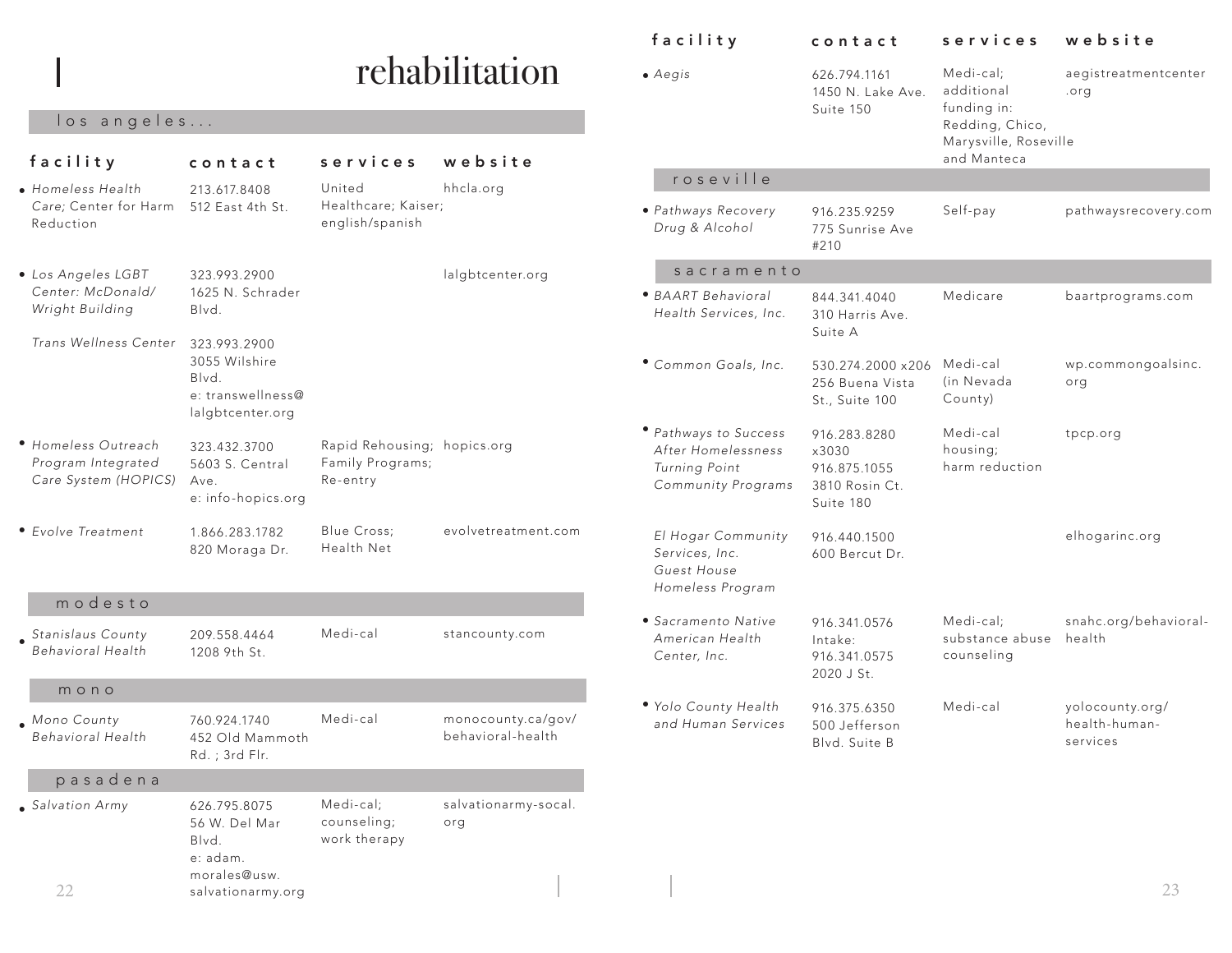|                                                                  |                                                                           |                                                                                                                   |                                    | facility                                                                    | contact                                             | services                                                                                | website                                           |
|------------------------------------------------------------------|---------------------------------------------------------------------------|-------------------------------------------------------------------------------------------------------------------|------------------------------------|-----------------------------------------------------------------------------|-----------------------------------------------------|-----------------------------------------------------------------------------------------|---------------------------------------------------|
| sacramento                                                       |                                                                           |                                                                                                                   | rehabilitation                     | · Tenderloin Housing<br>Clinc: New Roads<br>Transitional Housing<br>Program | 628.242.1886<br>235 Eddy St.                        | Referred by<br>County Probation;<br>residential                                         | thclinic.org                                      |
| facility<br>• MedMark Treatment                                  | contact<br>916.391.4293                                                   | services<br>Medicare;                                                                                             | website<br>medmark.com             | • Second Change<br>Program                                                  | 619.234.8888<br>6145 Imperial Ave.                  | Self Pay;<br>reentry services/<br>education                                             | secondchance<br>program.org                       |
| Centers                                                          | 7240 East<br>Southgate Dr.<br>Ste G                                       | MAT treatment                                                                                                     |                                    | • San Francisco Health<br>Care and Rehab Inc.                               | 415.563.0565<br>1477 Grove St.                      | Medi-cal;<br>Primary Care /<br>mental health<br>services                                | sfjcr.com                                         |
| san bernardino                                                   |                                                                           |                                                                                                                   |                                    | · Salvacation Army<br>Harbor House                                          | 415.503.3029<br>407 9th St.                         | \$725 per month,<br>\$650 after;<br>residential                                         | sanfranciscoharbor<br>light.salvationarmy<br>.org |
| Gibson House for Men 909.884.0840<br>• Stoddard House            | Intake:<br>800.499.3008<br>1087 Stoddard St.                              | Sliding Scale                                                                                                     | roadtorehab.com                    | · Ohlhoff Recovery<br>Programs                                              | 877.677.4532<br>601 Steiner St.<br>aprince@ohlhoff. | Blue Cross/Blue<br>Shield/Anthem<br>long-term                                           | ohlhoff.org                                       |
| Veterans Alcoholic<br>• Rehab Program (VARP)<br>Rearick II House | 909.888.6956<br>382 11th St.                                              | Payment assistance<br>short & long<br>term residential;<br>substance abuse                                        | Tricare; Self Pay; sobernation.com |                                                                             | org                                                 | residential<br>program; men<br>& women with<br>alcohol or drug<br>dependency;<br>(teen) |                                                   |
| · Gibson Recovery for<br>Women                                   | 909.888.6956<br>1135 North D St.                                          | " same as above                                                                                                   |                                    |                                                                             |                                                     |                                                                                         |                                                   |
| san francisco                                                    |                                                                           |                                                                                                                   |                                    |                                                                             |                                                     |                                                                                         |                                                   |
| Friendship House<br>• Association of<br>American Indians         | 415.865.0964<br>56 Julian Ave<br>e: helenw@<br>friendshiphouse.<br>sf.org | <b>IHS</b> funded<br>residential<br>programs for<br>male/female                                                   | ihs.gov                            |                                                                             |                                                     |                                                                                         |                                                   |
| · Metropolitan Fresh<br>Start Housing, Inc.                      | 415.242.2412<br>1300 30th Ave.                                            | \$850 per month<br>residential;<br>veterans have<br>financial assistance;<br>faith based; (men/<br>veterans only) | metropolitanfreshstart.<br>org     |                                                                             |                                                     |                                                                                         |                                                   |
| 24                                                               |                                                                           |                                                                                                                   |                                    |                                                                             |                                                     |                                                                                         | 25                                                |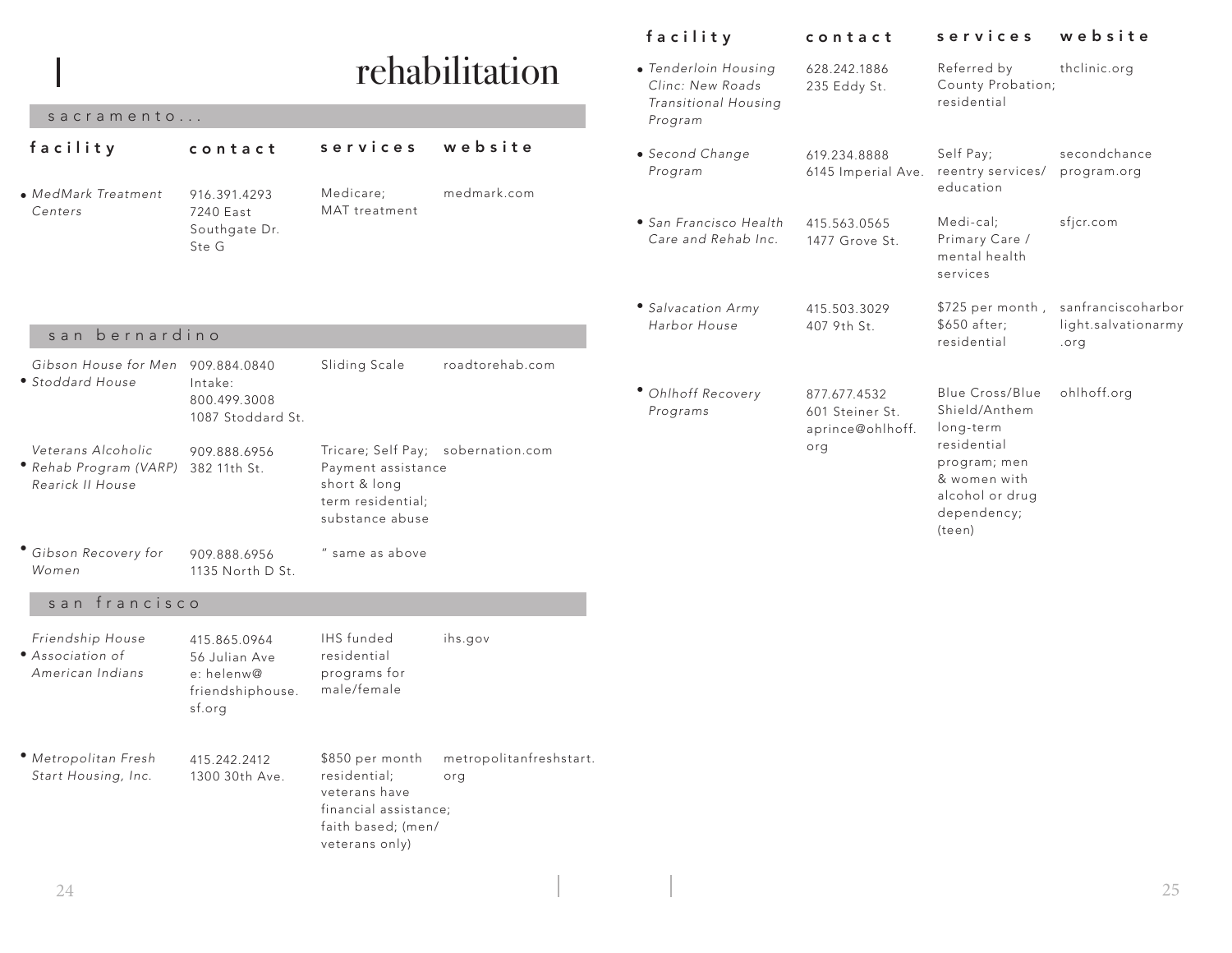|                                                           |                                          |                                                                                              |                 | facility                                                              | contact                                     | services                                                                   | website                               |
|-----------------------------------------------------------|------------------------------------------|----------------------------------------------------------------------------------------------|-----------------|-----------------------------------------------------------------------|---------------------------------------------|----------------------------------------------------------------------------|---------------------------------------|
|                                                           |                                          |                                                                                              | rehabilitation  | · Sober Life Recovery<br>Solutions                                    | 619.542.9542<br>1446 Front St.              | Tricare; First<br>Health Network;<br>blue california                       | soberlifesd.com                       |
| facility                                                  | contact                                  | services                                                                                     | website         |                                                                       | Suite 400                                   |                                                                            | teenchallengeusa.org                  |
| san diego                                                 |                                          |                                                                                              |                 | · Teen Challenge                                                      | 619.265.0337<br>5450 Lea St.                | Medi-cal;<br>Residential                                                   |                                       |
| • San Diego American<br>Indian Health Center              | 619.234.2158<br>ext.102                  | Medi-cal;<br>Alcohol/Drug                                                                    | sdaihc.org      |                                                                       | info@<br>teenchallenge.org                  | Treatment;                                                                 |                                       |
|                                                           | 2630 1st Ave.<br>e: info@sdaihc.<br>com  | treatment; family<br>counseling; talking<br>circles                                          |                 | • Soledad House                                                       | 619.821.2697<br>810 Emerald St.             | Aetna, Blue<br>Cross/BlueShield<br>12 step; long term,<br>residential; art | soledadhouse.com                      |
| · Veterans Village of<br>San Diego Veterans               | 619.524.1912<br>Intake:                  | Tricare:<br>counseling;                                                                      | vysd.net        |                                                                       |                                             | therapy                                                                    |                                       |
| Rehabilitation Center                                     | 619.524.1836<br>4141 Pacific<br>Highway  | alcohol & drug<br>education:<br>Emergency<br>housing (224 beds);<br>employment &<br>training |                 | • Crossroads<br>Foundation                                            | 619.296.1151<br>3594 4th Ave.               | Medi-cal<br>women recovery<br>treatment; 3-6<br>months residential         | crossroads4recovery.<br>org           |
|                                                           |                                          | (men & women)                                                                                |                 | · Turning Point                                                       | 619.233.0067<br>1315 25th St.               | Self Pay;<br>(women only)<br>3-4 months                                    | turningpointhome<br>.org              |
| * US Marine Corps<br>Substance Abuse<br>Counseling Center | 619.524.1912<br>Intake:<br>619.524.1836  | Tricare:<br>short term<br>residential;<br>substance abuse                                    | mccsmcrd.com    |                                                                       |                                             | residential                                                                |                                       |
|                                                           | 4025 Tripoli Ave.<br>Building 14         | treatment                                                                                    |                 | • Pathfinder                                                          | 619.260.1605<br>Counselers:<br>619.239.7370 | (men only)                                                                 | pathfindersrecovery.<br>org           |
| • MAAC Project<br>Recovery Home:<br>Casa de Milagros      | 619.262.4002<br>x1701<br>1127 South 38th | Medi-cal;<br>Alcohol & drug<br>treatment;                                                    | maacproject.org |                                                                       | 2980 Cedar St.                              |                                                                            |                                       |
|                                                           | St.                                      | residential (120<br>days)<br>(latina women only)                                             |                 | . North County Serenity 760.747.1015<br>House Serenity Center 1341 N. | Escondido Blvd.                             | only); residential; sandiego<br>outpatient                                 | (women / children healthright360.org/ |
| Nosotros                                                  | 619.426.4801                             | (latino men only)                                                                            |                 |                                                                       |                                             |                                                                            |                                       |
| · Healthcare Services,<br>Inc The Lighthouse<br>Community | 619.515.0243<br>3380 Rosecrans<br>St.    | Payed by AB 109/ hcsinc.org<br>Probation &<br>programs (men &                                |                 |                                                                       |                                             |                                                                            |                                       |

St. e: info@hcsinc.org women)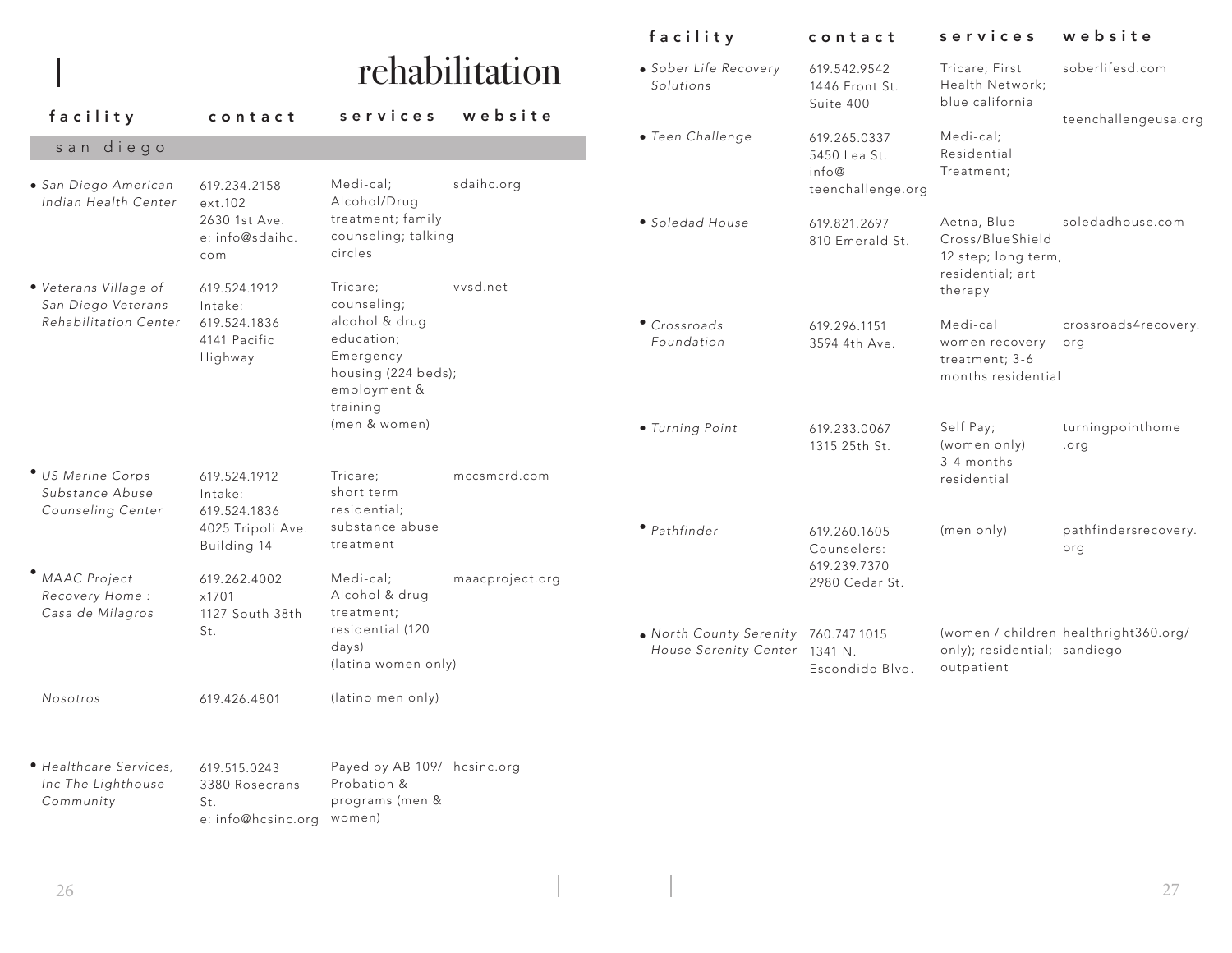# rehabilitation

## san diego...

| facility                                                                                | contact                                                        | services                                                                                      | website                               |                                                      | heartlandhouse.<br>org                  | counseling                                                         |                                    |
|-----------------------------------------------------------------------------------------|----------------------------------------------------------------|-----------------------------------------------------------------------------------------------|---------------------------------------|------------------------------------------------------|-----------------------------------------|--------------------------------------------------------------------|------------------------------------|
| · CRASH Inc. Golden<br>Hill House II<br>(Bill Dawson<br>Residential Recovery<br>Program | 726 F St., 2nd<br>Floor                                        | Medi-cal<br>4-6 months adult,<br>co-ed residential;<br>LGBTQ;                                 | crashinc.org                          | · Ethridge Center Inc.                               | 619.231.6361<br>405 63rd. St.           | Self Pay;<br>Dual Diagnosis<br>Substance Abuse;<br>residential     | sobernation.com                    |
|                                                                                         |                                                                | (60-90 days)                                                                                  |                                       |                                                      |                                         |                                                                    |                                    |
| Short Term 1                                                                            | 4161 Marlborough<br>Ave                                        | adult/male<br>residential                                                                     |                                       | tarzana                                              |                                         |                                                                    |                                    |
|                                                                                         |                                                                | (60-90 days)                                                                                  |                                       | • Tarzana Treatment<br>Centers, Inc.                 | 818.996.1051<br>18646 Oxnard St.        | Medi-cal;<br>mental health<br>assessments;                         | tarzanatc.org                      |
| Shore Term 2                                                                            | 2410 E. Street                                                 | adult/femaile<br>residential                                                                  |                                       | • Tarzana Treatment<br>Center Inc.<br>Youth Services | 818.654.3050<br>Intake:<br>818.996.1051 | outpatient<br>Alcohol & Drug;<br>Sober Living;<br>family education | tarzanatc.org                      |
| • House of                                                                              | 619.236.9492                                                   | service fee &                                                                                 | HOM; residential houseofmetamorphosis |                                                      | 18700 Oxnard St.                        |                                                                    |                                    |
| Metamorphosis Inc.<br>Residential                                                       | Intake:                                                        | drug free treatmentorg                                                                        |                                       | upland                                               |                                         |                                                                    |                                    |
|                                                                                         | 619.236.9217 x102<br>2970 Market St.                           | services (6 month<br>treatment; 3 month<br>aftercare)                                         |                                       | His & Her House<br><b>Treatment Center</b>           | 909.340.4276<br>239 W. 9th St.          | Healthnet;<br>Christian Program;<br>sober living; Dual             | Tricare; Anthem; hishouserehab.com |
| • Tradition One                                                                         | 619.264.0141<br>4104 Delta St.<br>e: info@<br>traditionone.com | Medi-cal<br>(men only)                                                                        | traditionone.com                      |                                                      |                                         | Diagnosis;                                                         |                                    |
| · El Dorado Community<br>Service Center                                                 | 619.263.0433<br>1733 Euclid Ave                                | Self Pay;<br>Medicaid<br>outpatient;<br>counseling                                            | americanhealthservices.<br>org        |                                                      |                                         |                                                                    |                                    |
| · Way Back Inc.                                                                         | 619.235.0592<br>2516 A St.                                     | Medi-cal;<br>anger managment;<br>psychotherapy;<br>education groups;<br>12 Step<br>(men only) | thewaybacksd.org                      |                                                      |                                         |                                                                    |                                    |

*Heartland House;* • *Twelfth Step House*

facility contact services website

Tricare; self pay heartlandhouse.org

Sober Living (men); Residential; substance abuse

619.287.5460 5855 Streamview

Dr. e: info@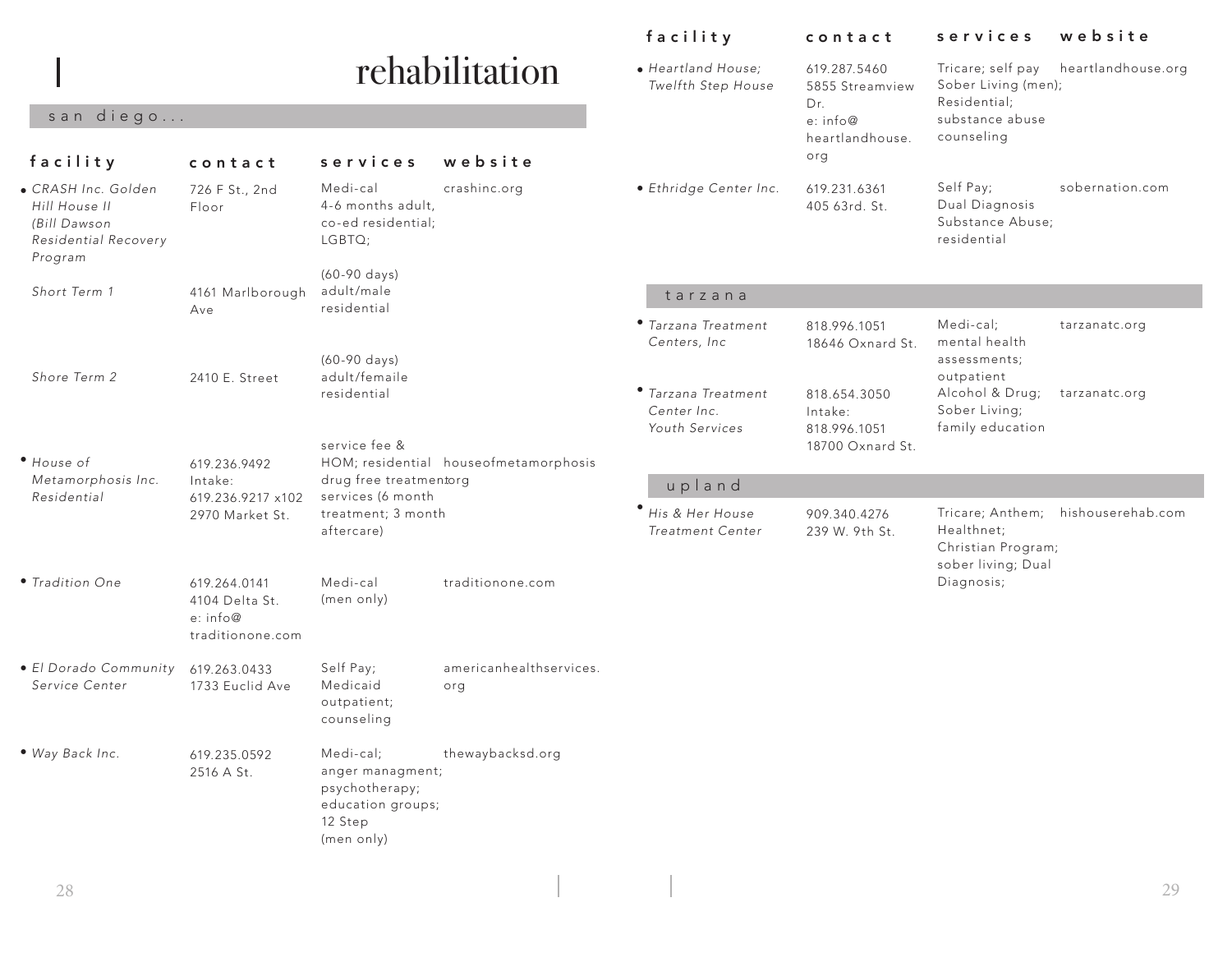# rehabilitation

## WEBSITES

- findtreatment.samhsa.gov
- betterhelp.com
- addictioncenter.com
- drugabuse.com
- 7cups.com (free online counseling)
- glbtnationalhelpcenter.org
- ---hotline: 1.888.843.4564
- talkspace.com
- mentalhealth.gov
- nimh.nih.gov
- nami.org
- suicidepreventionlifeline.org
- ----hotline: 1.800.273.8255
- al-anon.org
- aa.org
- na.org
- nar-anon.org
- smartrecovery.org
- womenforsobriety.org
- healgrief.org
- mhresources.org
- mentalhealth.va.gov
- militarymentalhealth.org
- therapists.psychologytoday.com
- soarr.org
- sobernation.com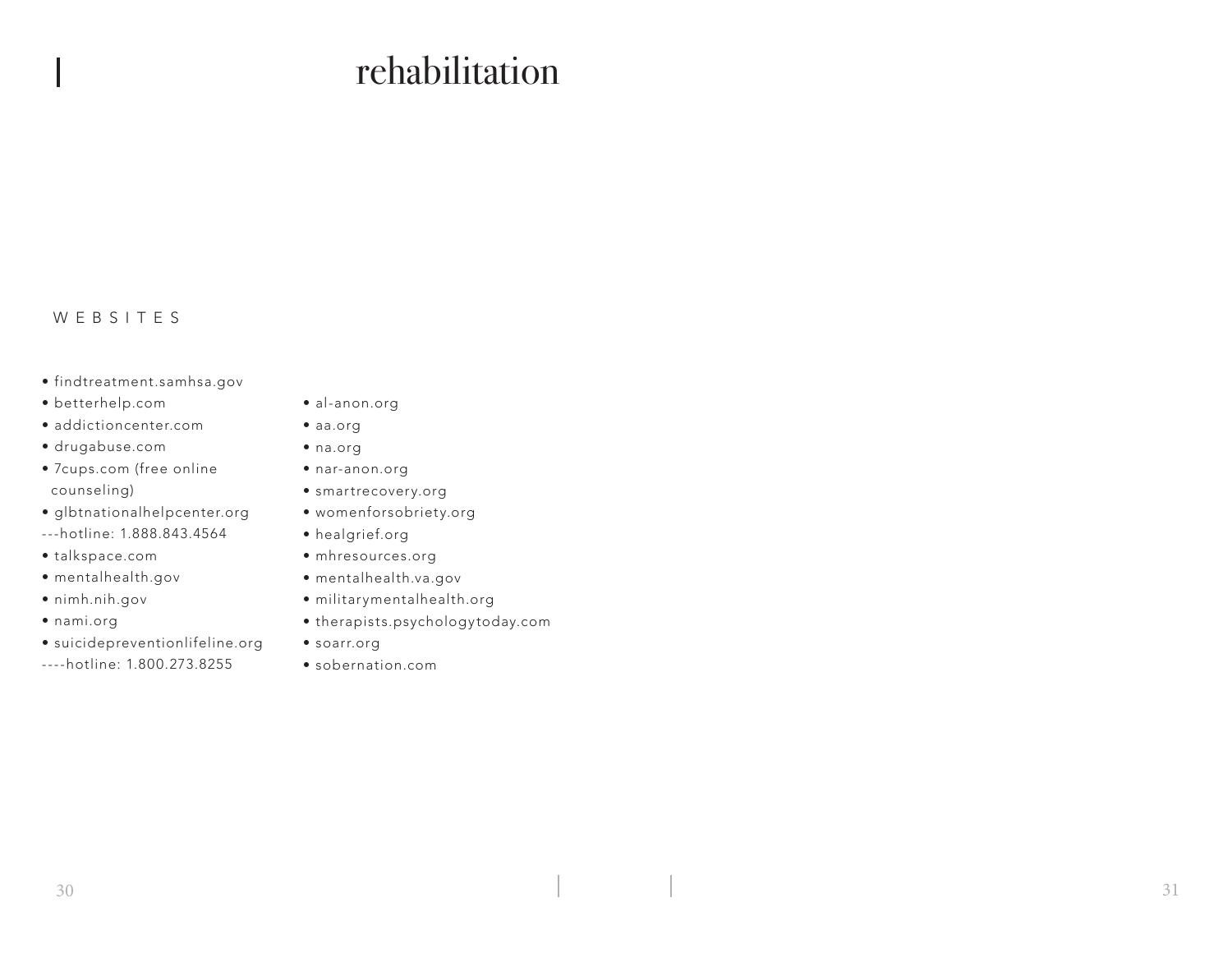| health care |  |
|-------------|--|
|             |  |

# M O N O C O U N T Y P U B L I C HEALTH

|  | 1. Childrens Medical<br>Services (CMS)<br>California Children's<br>Services (CCS), Child<br>4. Immunization Program<br>Health and Disability<br>a. Low Cost Vaccines<br>Prevention (CHDP),<br>Foruninsured and<br>and Health Care<br>Underinsured<br>Program for Children<br>Adults<br>in Foster Care<br>b. Hepatitis A, Hepatitis<br>(HCPCFC).<br>B, (HPV), Measles,<br>2. Communicable<br>Mumps, (MMR), (MCV4)<br>Disease Program<br>(PCV13), Polio, (Td),<br>a. Communicable<br>(Tdap), (Chickenpox)<br>diseases<br>b. STD & HIV/Aids |                                                                                                                          | Walker           | <b>WIC</b><br>442 Mule Deer Dr.<br>(Community Center)<br>COMMUNITY CLINIC<br>Blood Pressure Screening and<br>Immunization                                       | 1st Tuesday of the Month<br>$11:30am - 2:30pm$<br><b>COMMUNITY CLINIC</b><br>2nd and 4thTuesday of the<br>month at Walker Senior<br>Center from 12-1 pm                                                                                          |
|--|------------------------------------------------------------------------------------------------------------------------------------------------------------------------------------------------------------------------------------------------------------------------------------------------------------------------------------------------------------------------------------------------------------------------------------------------------------------------------------------------------------------------------------------|--------------------------------------------------------------------------------------------------------------------------|------------------|-----------------------------------------------------------------------------------------------------------------------------------------------------------------|--------------------------------------------------------------------------------------------------------------------------------------------------------------------------------------------------------------------------------------------------|
|  |                                                                                                                                                                                                                                                                                                                                                                                                                                                                                                                                          |                                                                                                                          | Bridgeport       | <b>WIC</b><br>37 Emigrant St.<br>(Health Department)<br><b>COMMUNITY CLINIC</b><br>Immunization clinic<br>(Health Department)                                   | WIC.<br>1st Tuesday of the Month<br>$9:30am - 10:30am$<br><b>COMMUNITY CLINIC</b><br>Every second Wednesday<br>of the month from 1:30-<br>3:00 pm (time and day may<br>vary). Call for appointment<br>(760) 932-5580.                            |
|  |                                                                                                                                                                                                                                                                                                                                                                                                                                                                                                                                          |                                                                                                                          | Lee Vining       | <b>WIC</b><br>296 Mattly Ave<br>(Community Center)                                                                                                              | WIC.<br>2nd Tuesday of the Month<br>$12pm - 2pm$                                                                                                                                                                                                 |
|  |                                                                                                                                                                                                                                                                                                                                                                                                                                                                                                                                          | 5. Local Oral Health                                                                                                     | June Lake        | <b>WIC</b><br>90 West Granite<br>(Community Center)                                                                                                             | <b>WIC</b><br>2nd Tuesday of the Month<br>$9:30am - 10:30am$                                                                                                                                                                                     |
|  | Program<br>3. Emergency<br>Preparedness<br>Program<br>a. Register for Access<br>& Functional Needs                                                                                                                                                                                                                                                                                                                                                                                                                                       | Coalition<br>a. Takes Medi-Cal (ask<br>for dental handout for<br>all local providers)<br>6. Tobacco Education<br>Program | Mammoth<br>Lakes | <b>WIC</b><br>Minaret Mall, 2nd floor above<br>Booky Joint<br>437 Old Mammoth Rd Suite<br>215<br>COMMUNITY CLINIC<br>Immunization clinic<br>(Health Department) | <b>WIC</b><br>Mondays, Wednesdays<br>and Thursdays 8am - 4pm<br>4th Tuesday 8am - 4pm<br>Fridays 8am - 2pm<br><b>COMMUNITY CLINIC</b><br>Every Tuesday from 8:30<br>am-4 pm (time and day<br>may vary) call for appoint-<br>ment (760) 924-1830. |
|  | for Emergency<br>Situations<br>https://gis.mono.<br>ca.gov/apps/<br>afn/register/#/                                                                                                                                                                                                                                                                                                                                                                                                                                                      | 7. WIC & Nutrition and<br>health education<br>8. Public Health<br>Community Clinic<br>(see chart to the right)           | Benton           | COMMUNITY CLINIC<br>Blood Pressure Screening and<br>Immunization<br>58869 Hwy 120<br>(Community Center)                                                         | <b>COMMUNITY CLINIC</b><br>2nd Wednesday of every<br>month from 12-1pm at the<br>Community Center. Call<br>if vaccinations are needed<br>(760) 924-1830                                                                                          |
|  |                                                                                                                                                                                                                                                                                                                                                                                                                                                                                                                                          |                                                                                                                          |                  |                                                                                                                                                                 |                                                                                                                                                                                                                                                  |

*Coleville*

WIC

Building

Marine and Family Services

WIC

WIC

3rd Tuesday of the Month

10:30am – 3pm

700 Champagne Ave

*MAMMOTH* P: 760-924-1830 A: 437 Old Mammoth Rd. Suite 200

*BRIDGEPORT* P: 760-932-5580 A: 37 Emigrant St. monohealth.com/ public-health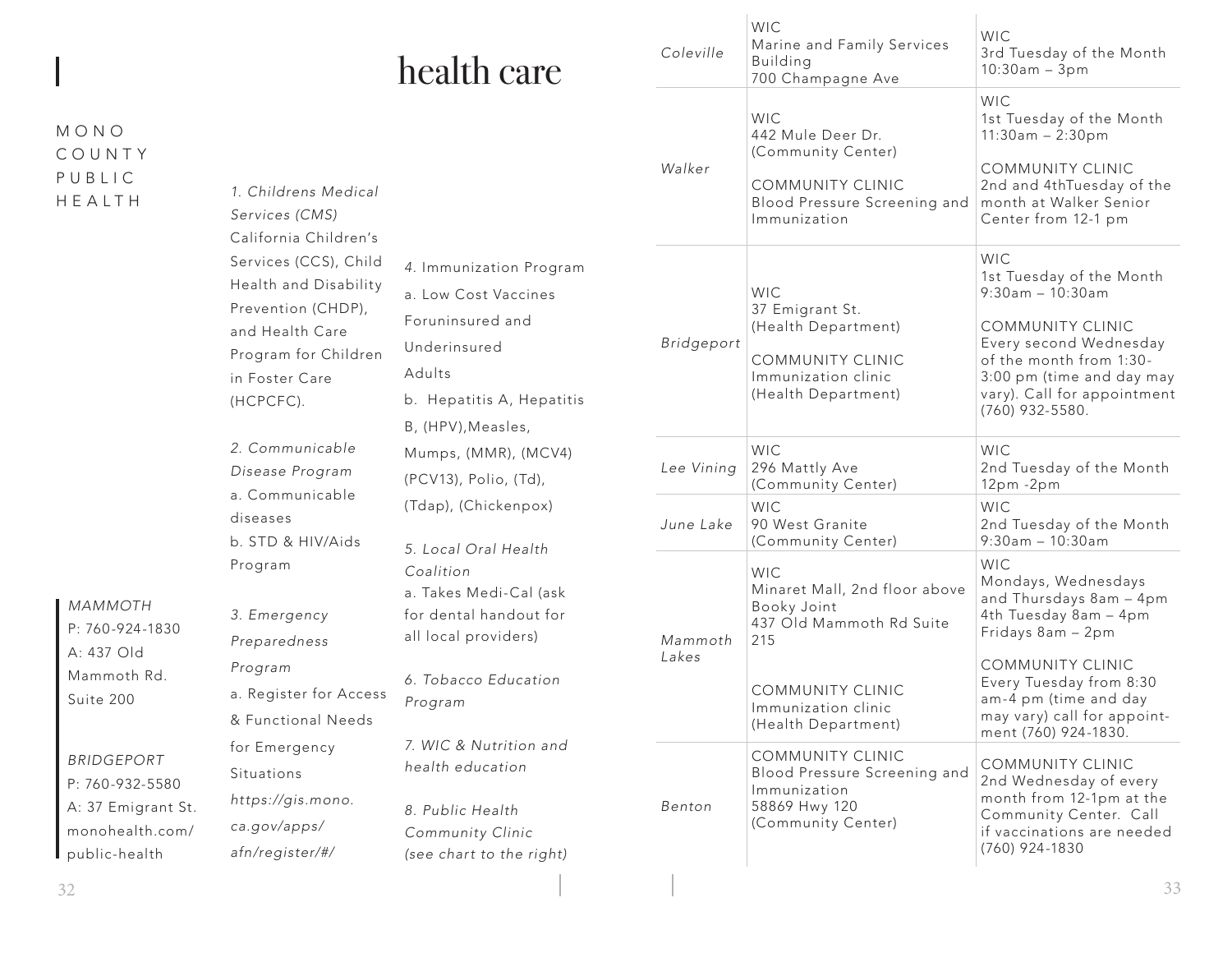# health care...

|                                                                |                                                                       |                                                          |                                                |                                                                         | 760.924.4090                                                                             |
|----------------------------------------------------------------|-----------------------------------------------------------------------|----------------------------------------------------------|------------------------------------------------|-------------------------------------------------------------------------|------------------------------------------------------------------------------------------|
|                                                                | West Hills Hospital<br>800.242.0478                                   |                                                          |                                                | Bishop Clinic:<br>760.873.8464<br>44B Tu Su Lane                        | When: every third Tuesday<br>7:00am - 5:00pm<br>Need: physicians<br>prescription, cash / |
| E V<br>D<br>$\mathbf{A}$<br>A                                  | Reno Behavioral<br>Healthcare Hospital<br>877.787.8518                |                                                          | Shingle Springs<br>Tribal Health               | Clinic: 760.873.8461<br>Dental: 760.873.3443<br>Health: 760.873.6394    | check only, no insurance<br>accepted                                                     |
| Carson Tahoe<br>Regional Medical<br>Center<br>(Carson City)    | The Stacie<br>Mathewson<br>Behavioral Health &<br>Addiction Institute |                                                          | Program<br>530.387.4237<br>Tahoe Carson Valley | Billing: 760.873.6111<br>Dialysis: 760.873.7611<br>Preventive Medicine: | Behavioral Health:<br>760.934.2551                                                       |
| 775.445.8000<br>Carson Tahoe                                   | at Renown<br>775.982.5318<br>Anne Wallace,<br>Psych, RN               | CALIFORNIA                                               | Medical Group<br>530.543.5400                  | 760.873.8851<br>Pharmacy:                                               | Specialty Clinic:<br>760.924.4102                                                        |
| Minden Medical<br>Center<br>775.445.7800                       | 775.982.5318                                                          | south lake<br>tahoe                                      | Western Slope Health<br>Center                 | 760.873.4721<br>Optical: 760.873.6111                                   | (Urology, ENT, Cardiology<br>& Dermatology)                                              |
| Carson Medical<br>Group<br>(Minden)                            | Carson Mental<br>Health:<br>775.887.5140                              | <b>Barton Memorial</b><br>Hospital:<br>530.543.5896      | 530.622.6842                                   | Optometry:<br>760.873.3611                                              | <b>Emergency Services:</b><br>760.924.4076<br>Family Dental:                             |
| 775.782.5330                                                   | Miles for Smiles:<br>702-597-3851                                     | Marshall Medical                                         | toiyabe<br>indian                              | Lonepine Clinic:                                                        | 760.924.4007<br>Family Medicine                                                          |
| Carson Valley<br>Medical Center<br>(Gardnerville)<br>Hospital: | Nevada Rural<br>Health Center:<br>775.887.1590                        | Center<br>530.626.1144                                   | health<br>project                              | 760.876.4795<br>1150 S. Goodwin Rd.                                     | 760.934.2551<br>Women's Health                                                           |
| 775.782.1500<br>Urgent Care:<br>(Minden)<br>775.782.1610       | Planned Parenthood:<br>800.230.7526                                   | Sacramento Heart<br>and Vascular Medical<br>530.295.1900 | 760.873.6394<br>www.toiyabe.us                 | mammoth<br>lakes<br>hospital                                            | 760.924.4044<br>Pediatrics<br>760.924.4000                                               |
| Carson Tahoe Retail<br>Clinic at Walmart                       | Sierra Family<br>Health Center:                                       | Cameron Park<br>Physical Therapy<br>Center               | Coleville Clinic:<br>530.495.2100              | 760.934.3311<br>mammothhospital.org<br>85 Sierra Park Road,             | Physical Therapy:<br>760.934.7302<br>Orthopedics:                                        |
| (Gardnerville)<br>775.445.7220                                 | 775.887.5140                                                          | 530.676.7184                                             | 73 Camp Antelope Rd. Mammoth Lakes, CA         |                                                                         | 760.924.4084                                                                             |

 $N$  E

 $\frac{34}{35}$ 

*Laboratory Wellness* 

*Program:*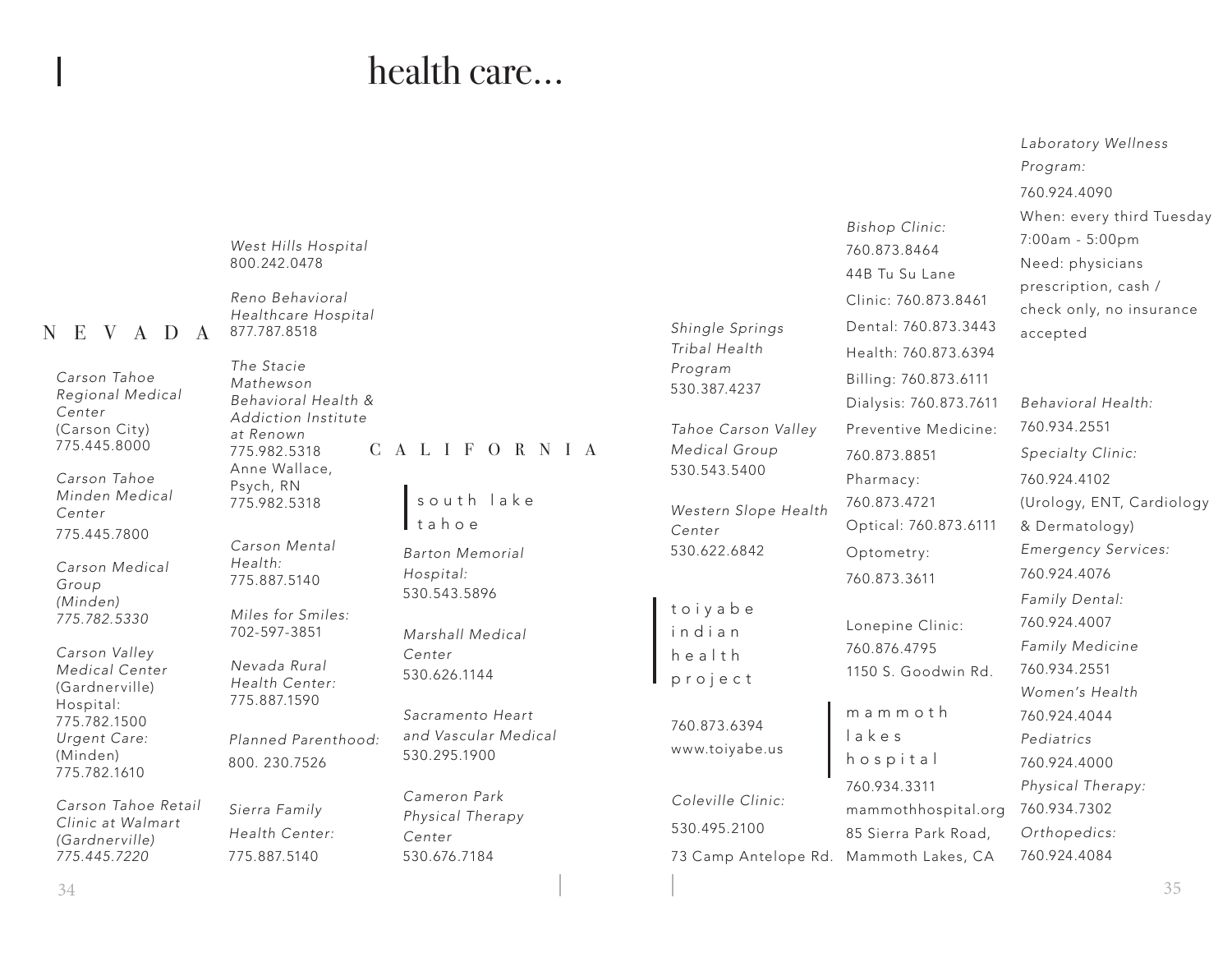# health benefits

STEP 1 Call 530.495.2700 for assistance in applying for health insurance or any Social Services office in Mono County.

| Social Services | <b>Bridgeport</b> |
|-----------------|-------------------|
| Offices         | 760.932.5600      |
| in Mono County: | 37 Emigrant St.   |

# M a m m o t h Lakes

530.495.1262 107384 Hwy 395

Walker

760.924.1770 452 Old Mammoth Rd.

### STEP 2

Fill out application ( CMSP / CMSP PCB / Medical ; Covered California plans) Can also apply online with Covered California 1. www.coveredca.com/apply 2. www.c4yourself.com

3. monocounty.ca.gov/social-services/page/ medi-cal

## STEP 3

After your application has been turned in, you will be contacted by Mono County Social Services to inform you about which insurance plan you may qualify for.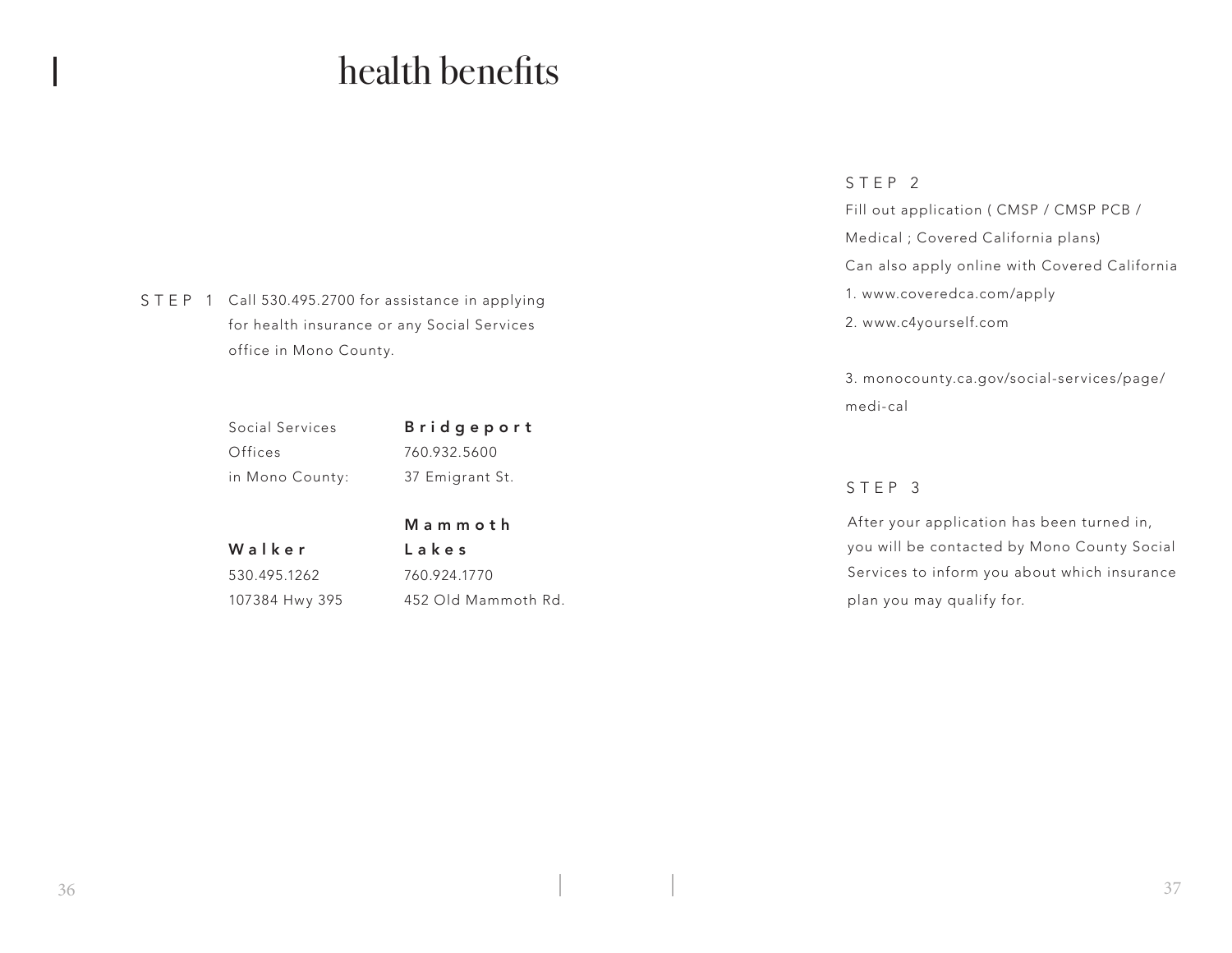# housing

## IMACA

| imaca.net<br>•760.934.3343<br>625 Old Mammoth<br>Rd. Mammoth Lakes<br>•760.873.3001<br>180 East Clarke St.<br>Bishop | Required<br>Documents:<br>• current Photo ID<br>· social security card<br>(all household<br>members)<br>· documentation of<br>income most current<br>bank statment |                | Housing Programs:<br>• A Down Payment<br>Assistance Program:<br>• The Home Program<br>• The Begin Program<br>. Weatherization Program<br>• Energy Assistance<br>Program |
|----------------------------------------------------------------------------------------------------------------------|--------------------------------------------------------------------------------------------------------------------------------------------------------------------|----------------|-------------------------------------------------------------------------------------------------------------------------------------------------------------------------|
|                                                                                                                      |                                                                                                                                                                    | by IMACA:      | apartments to rent managed                                                                                                                                              |
|                                                                                                                      |                                                                                                                                                                    |                | 760.924.3888 Glass Mountain (25)<br>760.924.9112 Bristlecone (30)                                                                                                       |
| mammoth lakes housing partners with                                                                                  | these rental units:                                                                                                                                                |                |                                                                                                                                                                         |
|                                                                                                                      | 760.924.7516                                                                                                                                                       |                | Aspen Village (48)                                                                                                                                                      |
| MAMMOTH                                                                                                              | 760.934.4740                                                                                                                                                       | Manzanita (14) |                                                                                                                                                                         |
| HOUSING<br>•760.934.4740                                                                                             | 760.934.4740                                                                                                                                                       | Jeffrey (16)   |                                                                                                                                                                         |
| 587 Old Mammoth Rd                                                                                                   | 760.934.4740                                                                                                                                                       |                | STAR apartments (4)                                                                                                                                                     |
| #4, Mammoth Lakes                                                                                                    | 760.924.7516                                                                                                                                                       |                | Bishop: Willow Plaza (12)                                                                                                                                               |
|                                                                                                                      | • Fill out a Mammoth Housing rental                                                                                                                                |                | application and return to Mammoth Housing                                                                                                                               |

- ousing staff to see what units are available and what you may be qualified for.
- Rural Housing Home Loan Program (USDA) 760.934.4740

*Stanislaus Housing Authority Housing Choice Voucher* (Formerly Section 8) • 209.557.2021 • stanchoha.org • see for Alpine, Mono and Inyo Counties

### S O U T H L A K E TAHOE apartments Bijou Woods Sierra Gardens Evergreen Kelly Ridge 443.863.5271 ext. #46483 Tahoe Valley 530.544.4070 530.541.7237 443.863.5271 ext. #81069 443.863.5271 ext. #58224 HDAP Mono County Housing & Disability Advocacy Program 760.924.1770 Mammoth DDS • Program to assist disabled individuals who are experiencing homelessness.

| 443.863.5271 ext. #1530 | <b>Bluffs</b>                |
|-------------------------|------------------------------|
| 443.863.5271 ext. #438  | Southridge                   |
| 443.863.5271 ext. #1451 | Golden                       |
| 775.674.1616            | Boulder Creek                |
| 443.863.5271 ext. #2245 | Terracina                    |
| (775) 334-3199          | Washoe Affordable Housing    |
| 775.329.1070            | Casa De Vida<br>(women only) |

## helpful housing websites

Rent.com Zillow.com Trulia.com/rent airbnb.com mynewplace.com affordablehousingonline.com

RENO apartments

> apartmentlist.com/search forrent.com sublet.com hometogo.com VRBO classifieds.mammothtimes.com goldcountry.craigslist.org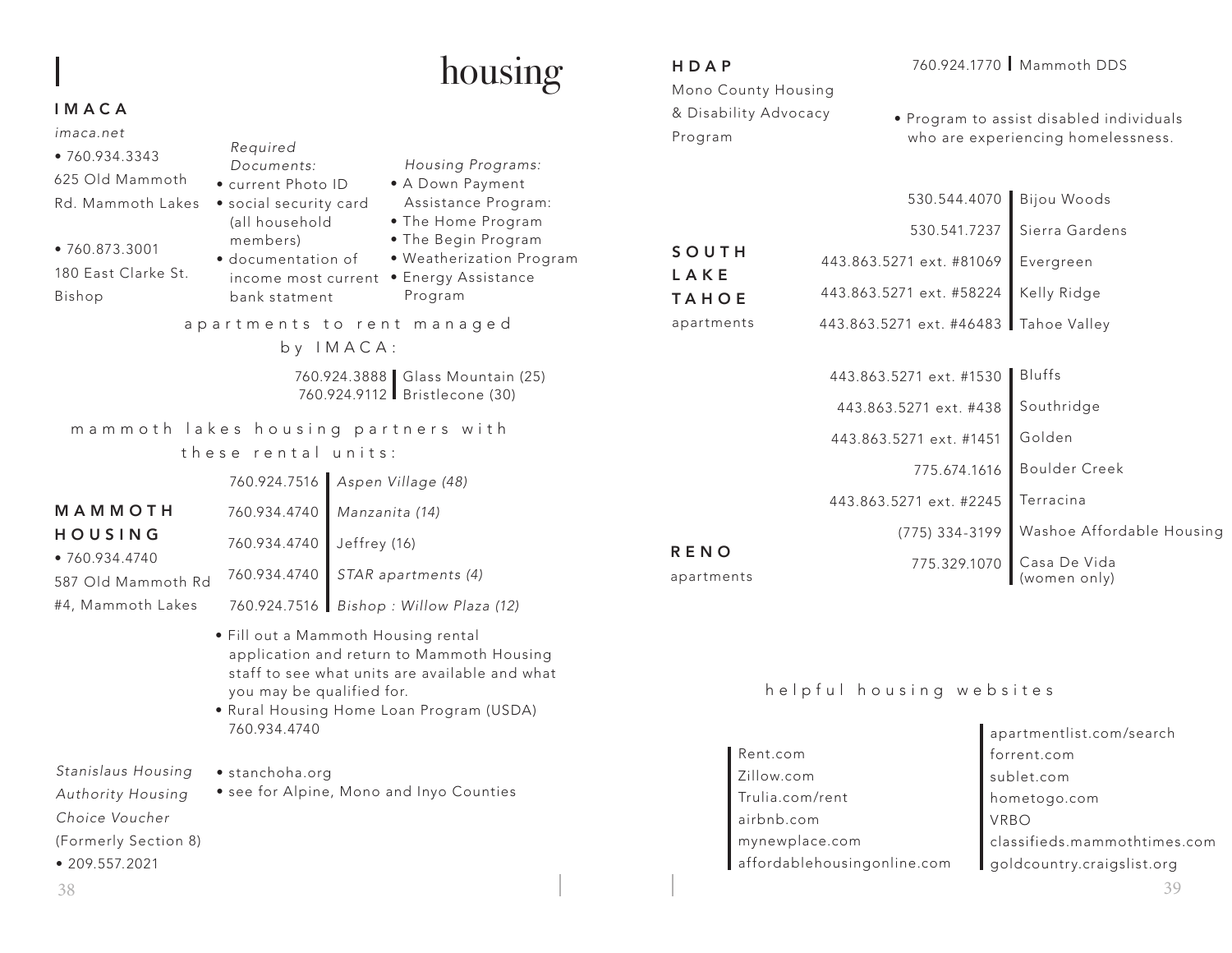# income support | benefits

# $101$

Supplemental S e c u r i t y Income

Eligibility: Age 65 or older, blind or disabled; who also has limited income, and limited resources

www.ssa.gov ---> https://www.ssa.gov/ pubs/EN-05-10133.pdf "What Prisoners Need To Know" Call 1.800.772.1213

 $\begin{array}{c} \bullet \\ \bullet \end{array}$ 

S o c i a l S e c u r i t y D i s a b i l i t y Insurance Apply online for

disability benefits:

https://www.ssa.gov/ benefits/disability/

Disability Benefits: https://www.ssa.gov/ pubs/EN-05-10029. pdf 877.545.5497 Reno Social Security Office: 1170 Harvard Way 89502 888.808.5481

Placerville Social Security Administration 3916 Missouri Flat Rd. Suite A Placerville, CA 95667 877.545.5497

Print Application: Form SSA-16

*Will you be out of work for 12 Months?* You must be out of work or expect to be out of work for one full year. If you are working and your gross earnings average more than \$1,040 each month, you will not be eligible for benefits.

*Does your disability significantly limit your ability to work?* Your medical condition must be severe enough to limit experience and any your ability to do basic skills you may have work activities.

If your disabling medical condition or combination of medical conditions is not on this list, the Social Security Administration looks to see if your disabling condition is as severe as a medical condition that is on the list. If the severity of your medical condition meets or is as severe as another impairment on for Social Security the list, the Social Security Administration may then approve you for benefits.

*Are you able to do any other type of work?*

Your medical condition, your age, education, past work that could be used to do other work will be evaluated. If you have been treating with a doctor and you are not capable of doing other work, you could be considered disabled and eligible for benefits. If you can do other work, you will not be eligible for benefits.

*Note*: You must also be younger than 65 years old to qualify Disability Insurance. You may qualify for Supplemental Security Income if you are age 65 or older.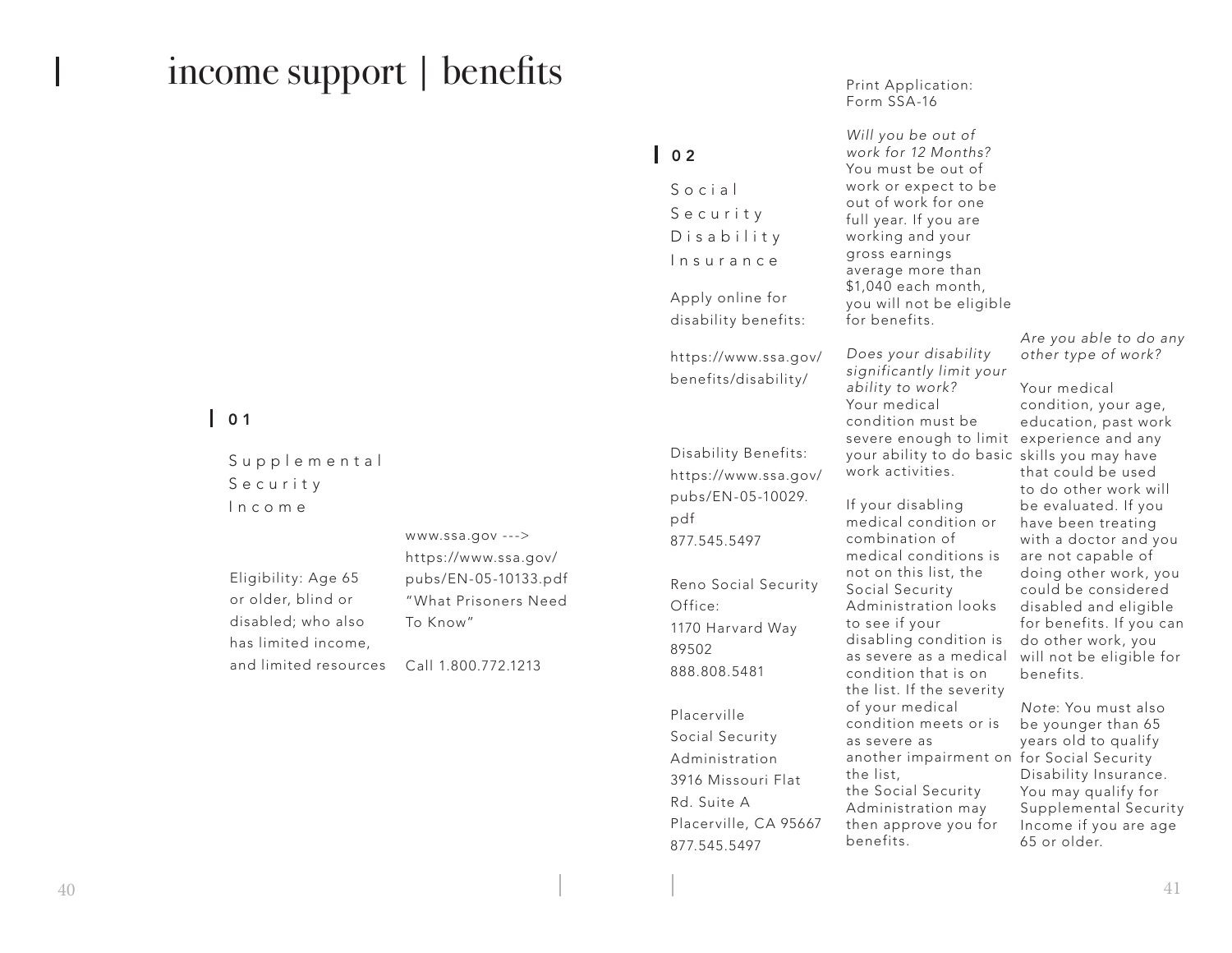# food & clothing

# NEVADA

- *reno* Hands of Hope Food Bank 295 Gentry Way #19 Reno, Nevada 89502 775.284.8878
- *sparks* Food Bank Of Northern Nevada 994 Packer Way Sparks - Nevada, 89431 775.331.3663
- *carson city* Food For Thought Address - 3579 US Highway 50 E Carson City, NV 89701 775.883.1011
- *gardnerville | minden* Carson Valley Community Food Closet Address - 1255 Waterloo Ln Gardnerville, NV 89410 775.782.3711

# food banks thrift stores

*reno* Thrift Store: Savors 775.284.4350 3800 South Kietzke Ln. #250

Salvation Army 775.688.4559 1925 Sutro St.

Goodwill Outlet 775.331.3760 2424 Oddie Blvd.

*carson city* Classy Seconds Thrift Shop 775.841.7081 3590 Gordon St.

Ron Wood Family Resource Center 212 East WInnie Lane Carson City, Nevada 89706 775.884.2269

FISH thrift Store 1561 U.S. Hwy 395 N 775.783.3474

CALIFORNIA

u s d a commodities

m o b i l e harvest food truck

*bridgeport*

*lee vining*

Park, #8 4th Thursday

*june lake*

4th Friday

4th Thursday

*walker*

*benton*

12:00 pm - 1:00 pm 129 Emigrant Street 4th Thursday

2:00 pm - 6:00 pm Murphy's Trailer

*mammoth lakes |*

12:00 pm - 1:00 pm 3029 Chateau Rd.

10:00 am - 10:45 am 442 Mule Deer Road

1:00 pm - 2:00 pm 58869 HWY 120 4th Friday

*bridgeport* 10:00 am -11:00 am 129 Emigrant Street 2nd Monday

*june lake* 10:00 am -12:00 am 625 Old Mammoth Road; 2nd Tuesday

*lee vining* 1:00 pm - 2:00 pm 126 Mono Lake Avenue; 2nd Tuesday

*mammoth lakes* 10:00 am - 12:00 pm 625 Old Mammoth Rd.; 2nd Tuesday

*walker* 1:00 pm - 2:00 pm 442 Mule Deer Road 2nd Wednesday

*benton* 12:30 pm - 1:30 pm 58869 HWY 120 2nd Wednesday

## t h r i f t stores

Second Chance Thrift Shop 760.924.2474 501 Old Mammoth Rd.

Cast Off 760.934.4303 3059 Chateau Rd

Walker Thrift Store 530.495.1200 399 Mule Deer Rd.

e m e r g e n c y food pantry

*mammoth lakes*

10:00 am - 12:00 pm 625 Old Mammoth Rd Weekly Distribution: Tuesdays \* For intake forms or additional information please visit www.imaca.net or call 760.873.8557.

 $\frac{1}{43}$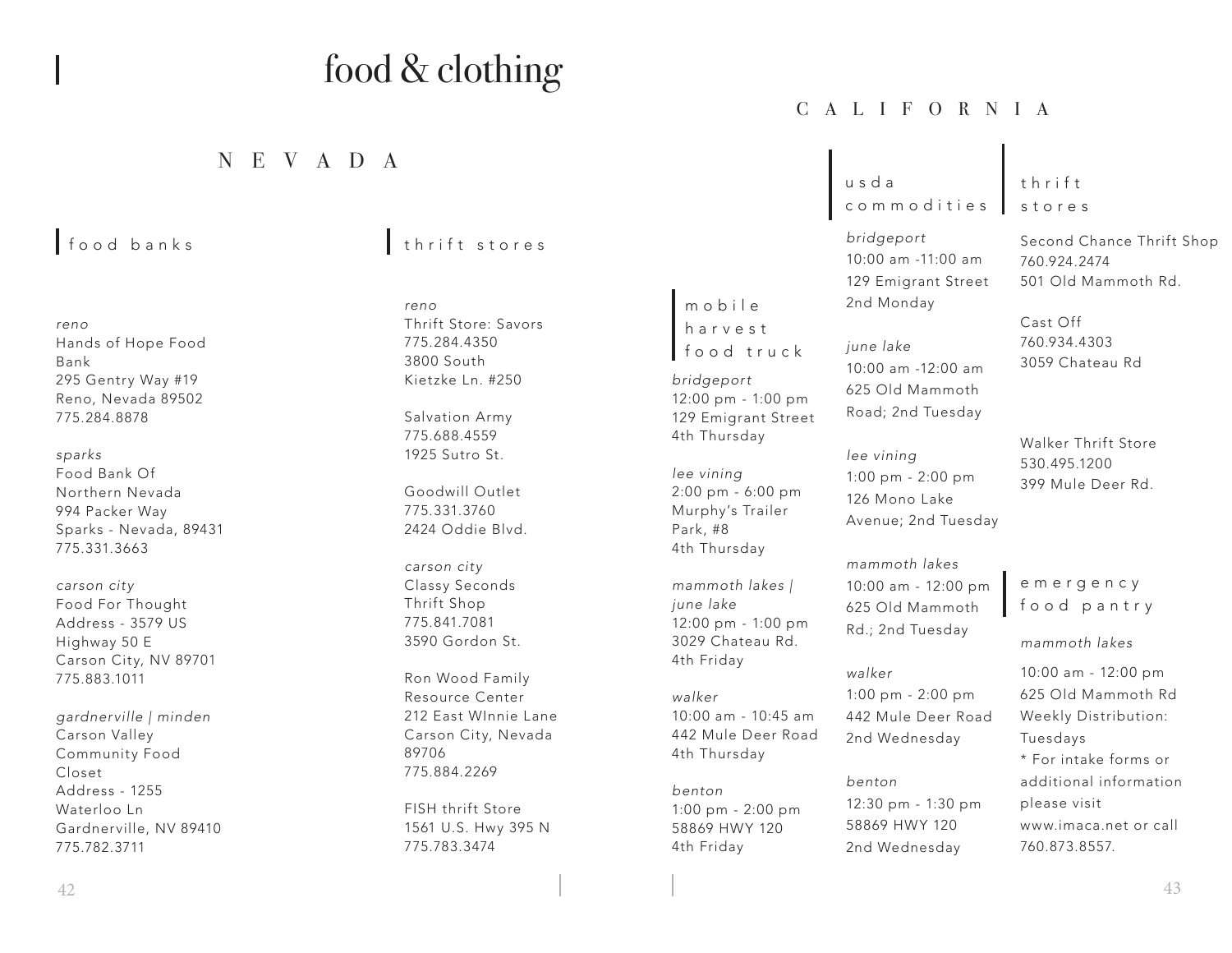# employment

### m o n o c o u n t y w o r k f o r c e services Third Floor 452 Old Mammoth Road, Ste. 306, Sierra Center Mall sierraemployment.com 760.924.1770 workforceservices@ mono.ca.gov *MAMMOTH* 760.873.8599 308 West Line Street, Suite 15 mms@SierraEmployment. com Contractors Labor Pool 775.850.4860 training & placement 6405 South Virginia Street, Suite 3 www.clp.com *Tom Vetica Resource Center - RENO* 775.657.4675 335 Record St. Reno • free calling • mail, computer *WALKER* 530.495.1000 107576 Highway 395 www.ovcdc.com Job Opportunities in Nevada, Inc. Job 775.336.4450 1201Terminal Way #104 Reno, NV owens valley c a r e e r development center *BISHOP* 760.873.8599 308 West Line Street, Suite 15 BISHOP: 760.873.5107 2574 Diaz Lane www.ovcdc.com *Mammoth Lakes* 760.934.4777 400 Sierra Park Road P.O. Box 1120 Mammoth Lakes, CA 93546 *Gardnerville | June Lake* 760.648.7284 90 West Granite Avenue P.O. Box 145 June Lake, CA 93529 *Lee Vining* library branches *Carson City* 775.887.2244 900 N. Roop St. *Reno* 775.327.8300

760.647.6123 51710 Hwy 395 P.O. Box 58 Lee Vining CA 93541

*Minden* 775. 782.9841 1625 Library Ln, Minden, NV 89423 Carson City, NV 89701

# 301 S. Center St. Reno, NV 89501 775.324.5522 4001 S. Virginia St.

Reno, NV 89502

## job search websites

| http://inyoregister.com/content/classified-<br>listings<br>http://www.estransit.com/CMS/content/<br>emolovment-onnortunities<br>http://www.dot.ca.gov/hq/jobs/vacancy.htm<br>http://www.cal jo bs.ca.gov/<br>https://www.cccregistry.org/jobs/index.aspx<br>indeed.com<br>jobster.com<br>monster.com<br>linkedin.com<br>simplyhired.com<br>snagajob.com<br>usajobs.com |
|------------------------------------------------------------------------------------------------------------------------------------------------------------------------------------------------------------------------------------------------------------------------------------------------------------------------------------------------------------------------|
| jobsforfelonshub.com<br>exoffenders.net/employment-jobs-for-felons                                                                                                                                                                                                                                                                                                     |
| hirefelons.org *updated 2019 companies that<br>hire felons                                                                                                                                                                                                                                                                                                             |
| https://www.ranker.com/list/list-of-companies-<br>that-hire-felons/business-and-company-info                                                                                                                                                                                                                                                                           |
|                                                                                                                                                                                                                                                                                                                                                                        |
| http://classifieds.mammothtimes.com<br>http://mammothhospital.jobscience.com                                                                                                                                                                                                                                                                                           |
| http://www.starwoodhotels.com/westin/careers<br>/index.html                                                                                                                                                                                                                                                                                                            |
| http://careers.bankofamerica.com/jobsearch.<br>aspx                                                                                                                                                                                                                                                                                                                    |
| https://monocounty.ca.gov/workforce-services/<br>page/job-boards-links                                                                                                                                                                                                                                                                                                 |
|                                                                                                                                                                                                                                                                                                                                                                        |

ca jobs https://www.caljobs.ca.gov/vosnet/Default.aspx caltrans https://dot.ca.gov/work-with-caltrans

 $\frac{44}{5}$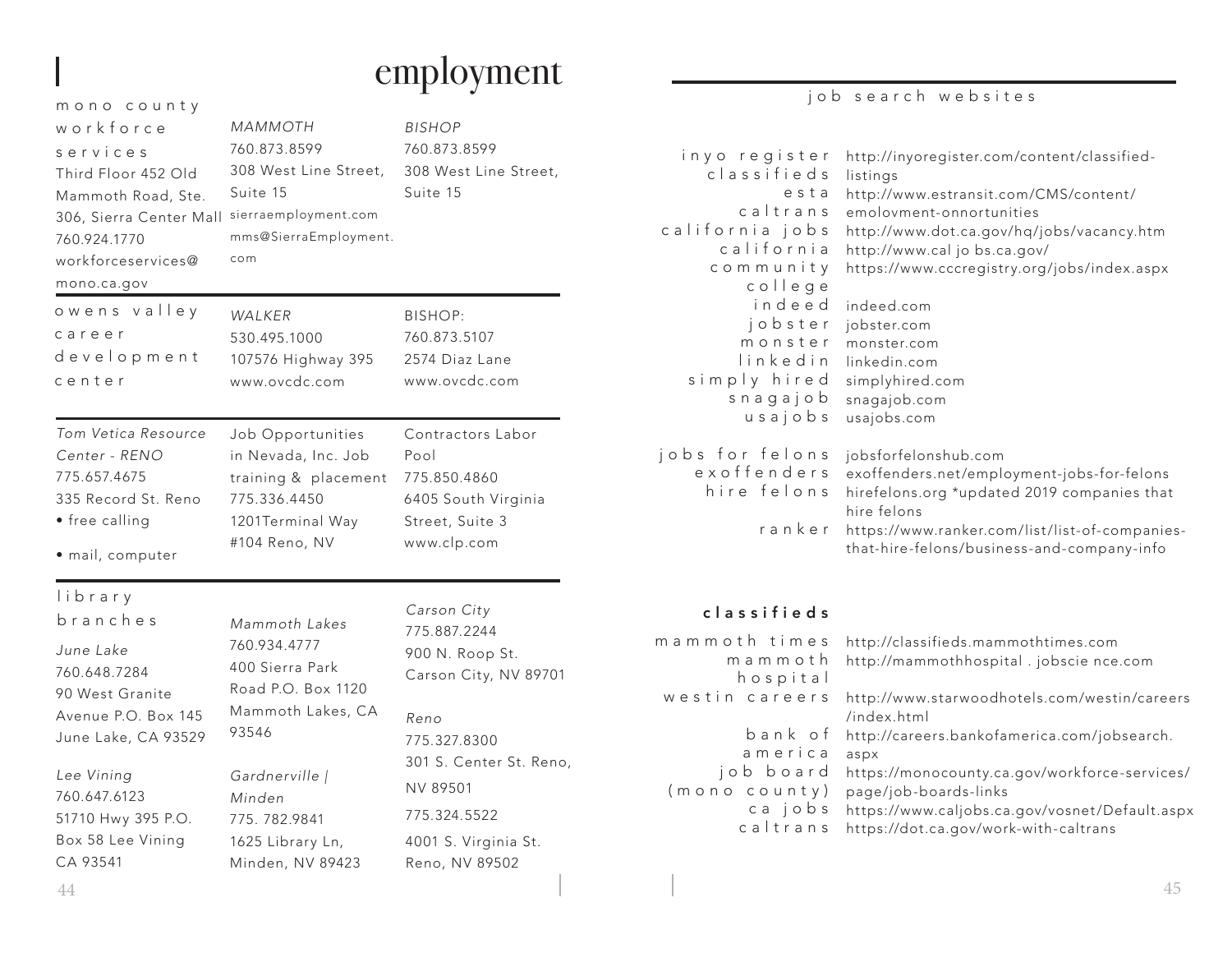# tips on how to get hired ONLINE JOBS

a c c o r d in q to glass door, hiring managers only spend an average of 6 seconds reading y our resume.

### Some common interview questions:

- Why did you leave your least job?
- How do you work under pressure?
- Where do yu see yourself in five years? Ten years?
- What are three things your former manageer would like you to improve on?
- Tell me about a challenge you've faced and how you've overcome it.
- How would your coworkers describe you?
- Why should we hire you?

# TO CONSIDER mentioned on helpforfelons.org 1. Upwork 2. Website Testing Jobs •What Users Do •User Testing •YouEye •Enroll •Try My UI 3. Amazon Mechanical Turk 4. Web Search Evaluation Jobs •Leapforce •Apen Butler HIll •IsoftStone •LionBridge

## F O R P O S T RELEASE

- 1. felonyguide.com
- 2. helpforfelons.org 3. JobsForFelons Hub.com
- 4. prisonfellowship.org
- 5. jailstojobs.org
- 6. rootandrebound.org
- 7. checkr.com
- 8. cdcr.ca.gov/adult operations/ reentry-services/ 9. exoffenders.net
- 10. hirenetwork.org

# FEDERAL B O N D I N G PROGRAM

What does this program do for employers? The Federal Bonding Program provides important support for justice-involved individuals and other challenged job seekers, helping them secure employment and stay employed. Learn about this and other strategies which help protect your assets and improve employment outcomes.1

The Federal Bonding Program provides fidelity bonding for the first six months of employment for hard-to-place job applicants. Learn how this program can help you if you are facing barriers to employment.

There are no out of pocket expenses for the employer because FBP bonds are provided free of charge and carry a \$0 deductible.<sup>2</sup>

### General Number for Federal Bonding Program: 1.877.872.5627

Closest Bonding Coordinator to Mono County:

CA Employment Development Dept Bilal Amin, State Bonding Service Coordinator 722 Capitol Mall MIC-50 Sacremento, CA 95814

Phone: 916-654-7799 Fax: 916-657-0055 Email: WSBBonding@ edd.ca.gov

1 http://bonds4jobs. com/our-services/ employers

2 https:// nicic.gov/ federal-bondingprogram-usdepartment-laborinitiative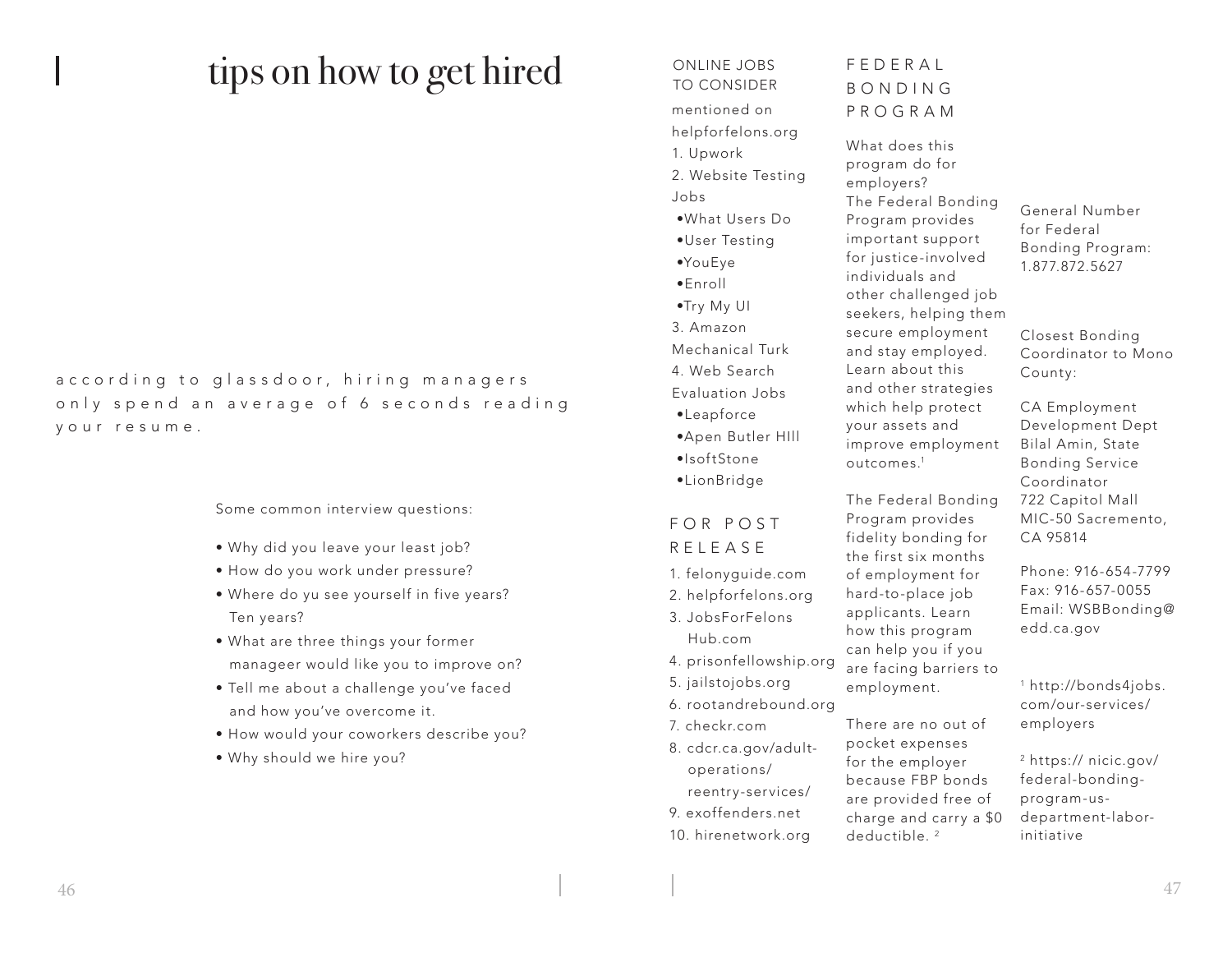# resume

## TIPS TO CONSIDER

1. Make sure your resume is future oriented and employer - centered. Use your resume to clearly communicate to employers what it is that you can do for them. Issues concerning your criminal record are best dealt with during the job interview (regarding resume).

> and dates, tends to point up the two major weaknesses of ex-offenders — limited work experience and major employment time gaps. Instead, choose a functional

2. Avoid the

... organized skill instead of work experience) format or hybrid resume (combination) format that emphasizes your qualifications as they relate to the job you seek — skills, education, personal qualities and contributions.

chronological format: This format, with its ordering of employers in prison, be careful resume (see example 3. Present your prison experience in nonprison terms: If you acquired education, training, and work experience how you list that experience on your resume. Instead of saying that you worked at "Kentucky State Prison," say you worked for the "State of Kentucky." Both statements are truthful, but the first statement...

immediately raises a red flag that can prematurely screen you out before you get an interview.

4. Try using

percentages and statistics to showcase accomplishments

and skills.

### Sample "Functional Resume"

Dependable, enthusiastic worker with more than 10 years of experience seeking a Welding or Building Maintenance position. Self-starter, dedicated to achieving high-quality results.

Charles Lopez 1234 Circle Dr. Minneapolis, MN 55404 (612) 555-5555

SUMMARY OF QUALIFICATIONS

### WELDING

Developed extensive experience in a wide variety of welding styles and positions including: MIG, TIG, ARC, Heliarc, Oxyacetylene, Air ARC, Cutting and Gouging Automatic Seam, Plasma Cutting, Underwater, & Water Cooled Spot Welding

### FABRICATION

Skilled in layout and design of sheet metal and pipe. Developed extensive knowledge of sheet rollers and brakes. Followed Manufacturer's Operating Processes (MOP) to detail.

### SUMMARY OF EXPERIENCE

LEAD WELDER

• Maintained strict performance, quality and and production standards

EDUCATION

### **CERTIFICATE** Welding and Blueprint Reading Minneapolis Community and Technical College – Minneapolis, MN

DIPLOMA

Central High School – Saint Paul, MN

http://exoffenderreentry.com107576 https://www.dummies.com/careers/find-a-job/resumes/resume-tips-for-exoffenders/ (tips to the left) https://www.jobsforfelonshub.com/hire-a-felon/ https://www.myperfectresume.com/ https://careerwise.minnstate.edu/exoffenders -example functional resume above

to the right...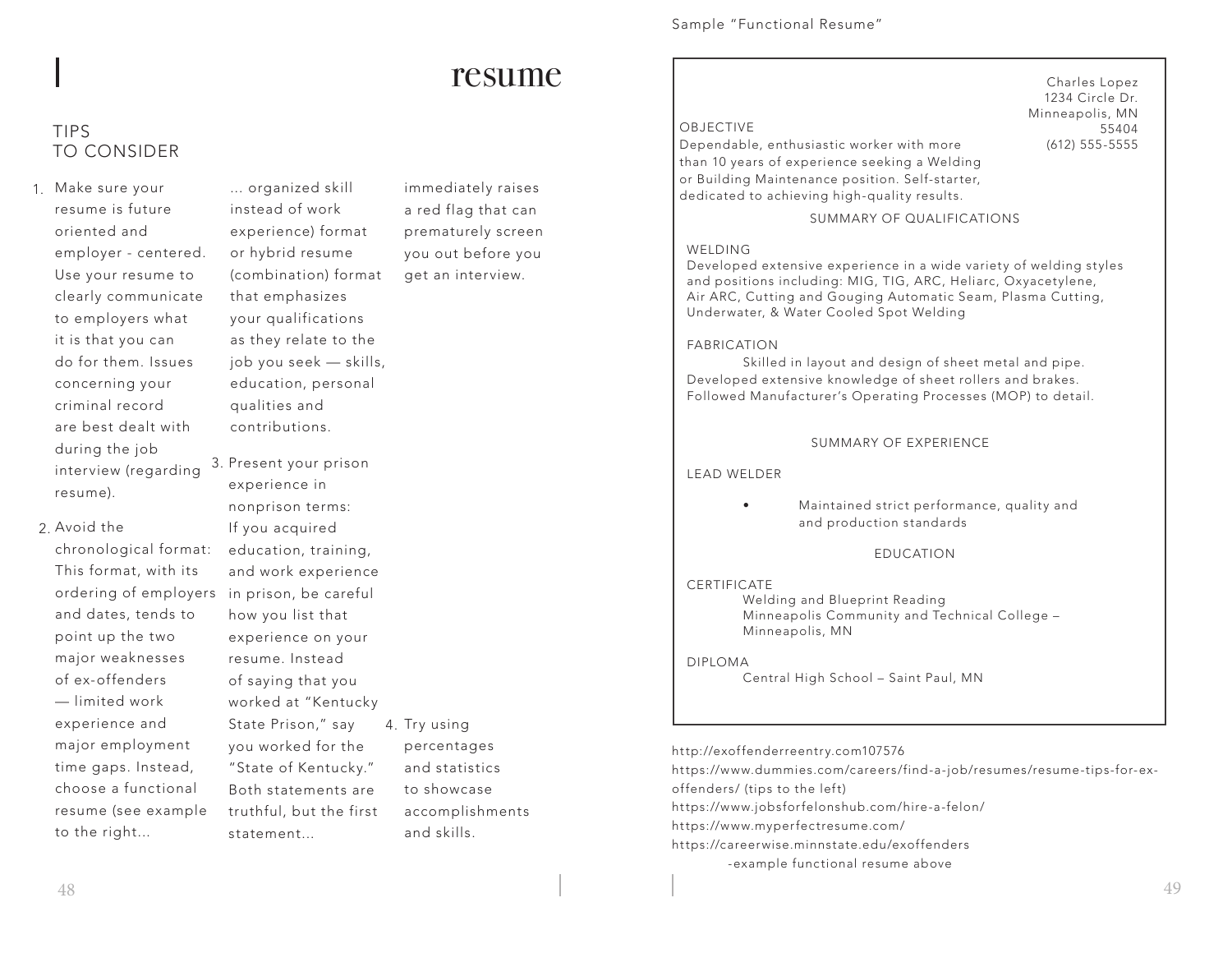# cover letter

## TIPS TO CONSIDER

- 1. Do your homework. You can also include 4. In the cover letter refer to the job, specific position and company to show your interest.
- 2. Explain how your skills relate to the job you're apply for.
- 3. If you're writing an email cover letter, don't leave your subject line blank. Make it clear and specific to the position that you are apply for. Example: "Bilingual CPA seeks account manager position."
- 4. Your letter should honestly state your record and time served. Let your interviewer know you are taking responsibility for your actions.

in the letter after you mention your conviction, what kind of programs you are eligible for that will help your employer. If you want to write something like, " I can understand why you may be hesitant to hire someone with my background.

However, I am eligible for The Federal Bonding Program (www. bonds4jobs.com) and Work Opportunity Tax Credits (www. irs.gov/businesses/ small-businessesopportunity-taxcredit) to save some money this year.

I will be happy to provide you more information about those programs when we meet." Note- Remove mention of Tax Credit opportunity if it has been more than a year from your release date.

https://careerwise. minnstate.edu/ exoffenders

self-employed/work- 4. <sup>www.</sup>prisontalk.com -example cover letter to the right https://www.monster. com/career-advice/ www. jailtojob.com tips added to cover letter to the right from forum

Charles Lopez 1234 Circle Drive Minneapolis, MN 55404 (612) 555-5555 Date

List Position For Which You're Applying Name of Organization Street Address City, State Zip Code

To Whom It May Concern:

First Paragraph: State the reason for writing. Name the specific position or type of work for which you're applying. Mention how you learned of the opening.

Second Paragraph: Explain why you're interested in working for this employer and specify how you would be perfect for this position. Include something special or unique about yourself that will benefit the employer. Remember, the reader will consider this as an example of your writing skills. Include experience you gained while incarcerated, but do not mention where you recieved it until the next paragraph.

Third Paragraph: Introduce your felony/or charges (if applies to your situation) in a starting statement such as " In spite of my skills, experience and accomplishments, I experienced a lapse of judgment that led to a felony conviction for (list crime here)." This will help serve as an appropiate transition speaking with your interviewer about the person you are now versus who you were then. You don't have to include details of the conviction, just in one to three sentences. Do not profess your innocense or bash the legal system. Describe your steps you have taken or if in the process of taking to become an upstanding member of society. Describe courses you have taken, any volunteer experience and any counseling participated in during and after your incarceration.

Fourth Paragraph: Mention that your resume is enclosed and indicate your desire to meet with the employer. You may want to suggest alternate dates and times, or simply advise them of your flexibility to the time and place. Include a statement or question that will encourage the reader to respond. Be sure to communicate your plan to follow up. You might state that you'll be in the area on a certain date and would like to set up a meeting, or you'll call on a certain date to set up a meeting. Finally, thank the employer for his/her time.

Sincerely,

(Your Signature in blue or black ink)

Your typed name

Enclosure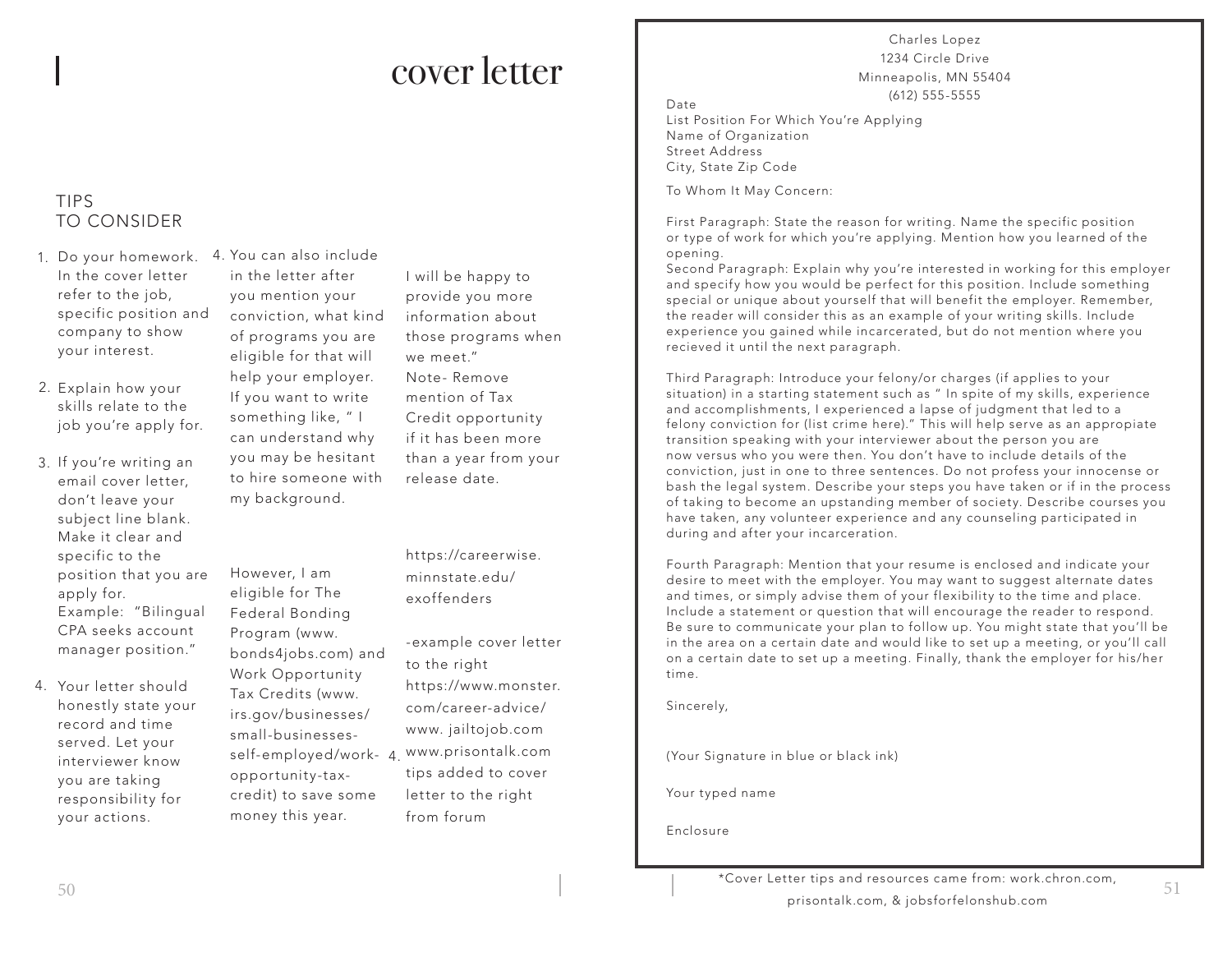# transportation

## CALIFORNIA

### *ESTA*

Dispatch 760.872.1901 Download transit app visit : https://www. estransit.com info@estransit.com

Bishop 800.922.1930 703B Airport Rd

Mammoth Lakes 760.924.3184 210 Commerce Drive

Walker 530.402.6832 399 Mule Deer Road

Lone Pine 760.614.0030

*YARTS* https://www.estransit. *DIAL-A-RIDE* com/routes-schedule/ dial-a-ride/

Bishop 1-760-873-7173

Mammoth Lakes 1-760-924-3184

Walker 1-530-402-6832

Lone Pine 1-760-614-0030

\*Bus vouchers available for those who need help getting to their doctors or wellness appointment needed. Call 530.495.2700

877.989.2787 7:00 am - 6:00 pm

for Administration 209.723.3153 cynthia.kelly@yarts.com

*MAMMOTH CABS* 760.924.2227 184 Joaquin St, Mammoth Lakes, CA 93546 http://mammothlakescabs. com

*MAMMOTH TAXI* 760.934.8294 Call taxi service from 8:00 am - 2:00 am appointment. Proof of Ask for long distance taxi mammothtaxicab.com/ index.php

## *MAWS*

*TRANSPORTATION* 760.709.2927

129 Old Mammoth Rd Suite 219 A (Airport Shuttle Service)

Mawshuttle.com Lucasropke@Mawshuttle.com

*SIERRA SHUTTLE SERVICE* 760.914.2746 Www.sierrashuttleservice.com

*MAMMOTH SHUTTLE* 760.934.6588 Www.mammothweb. com/Transportation/ Shuttleroute.cfm

## NEVADA

*GREYHOUND* 1.800.231.2222 Will go from Reno to Northern CA or Southern CA

ifsr@greyhound.com

*NORTH LAKE TAHOE* 

*CARSON CITY*

775.841.7433 www.ridejac.com

\$1 (Adults)

*| TRUCKEE* 530.546.1116

*JAC*

*RTC ACCESS IN RENO* 775.348.0480 www.rtcwashoe.com

> *AMTRAK IN RENO* 1.800.872.7245 280 North Center Street, Reno Nv (7:15 am - 4:15 pm Mon-Sun)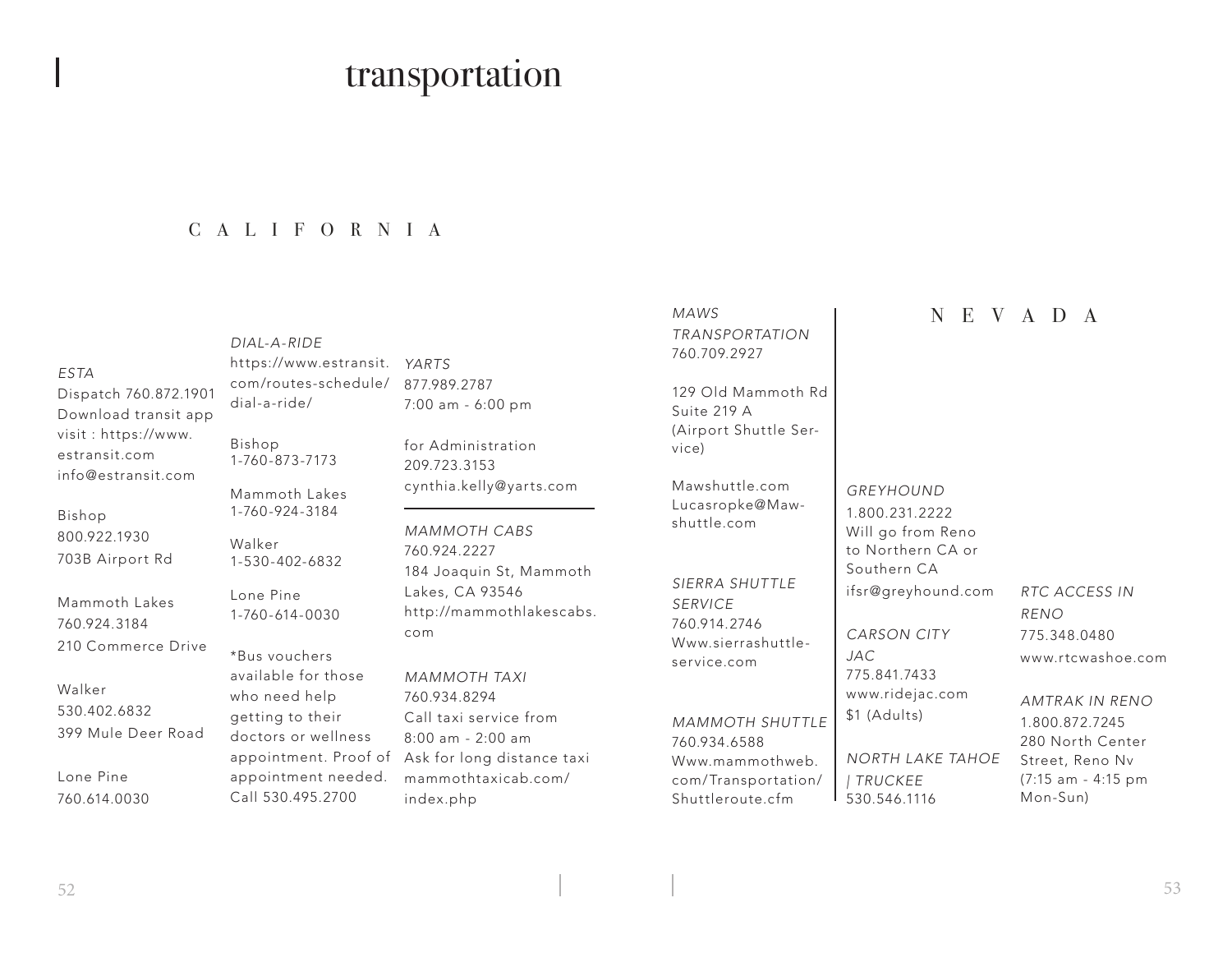# immigration

- Permanent Resident/ Resident Alien card.
- Temporary Resident ID card.
- Valid foreign passport with valid Record of Arrival/Departure (Form I-94).
- Employment Authorization Document (EAD) I-766 card.
- Valid foreign passport stamped "Processed for I-551."
- Permanent Resident Re-entry Permit.
- Refugee Travel Document.
- Immigration judge's order granting asylum
- Valid I-94 stamped
- Valid I-94 with attached photo stamped "Temporary evidence of lawful admission for permanent residence."

### IDENTIFICATION I am a noncitizen. What types of ID can I get?

The DMV will accept any of the following U.S. Citizenship and Immigration Services documents as proof.

If you are an undocumented immigrant, but otherwise meet the requirements to drive legally in California, you may be able to get an AB 60 "Undocumented Person" driver license.

According to National Conference of State **Legislature** 

\*Information provided by: The Roadmap from Root And Rebound

It is very important to know that the AB 60 driver license is not an official form of ID because it does not qualify you for employment, voter registration, or public benefits in the United States.

However, an AB 60 driver license will allow you to drive a car legally in California—and California only.

# California State ID

- government-issued id (can be proof of age, identity and legal presence)
- some can obtain while incarcerated through cal-id program
- requires only birth certificate and ssn to obtain
- does NOT authorize you to drive a car

• There are no restrictions in getting a CA state ID based on your criminal history.

## California Driver License

- government-issued id (can be proof of age, identity and legal presence) \*\* 1
- can't apply while incarcerated
- requires birth certificate, social security number and to pass written road test
- authorizes you to drive a car
- there could be some restrictions in getting a CA drivers license, depending on criminal history.

\*\*As of January 1, 2015 if you cannot provide proof of legal presence in the U.S>, but otherwise can qualify for a CA driver license you can apply for a "non-ID", allowing you to legally drive a vehicle in CA.

*OTHER FORMS OF ID:*

- Consular Identification Cards (CIDs)
- Municipal IDs
- AB 60

Federal agents in California and all law enforcement outside of California are not required to honor your AB60 license.

This is not an official form of ID. It doesn't qualif you for employment, voter registration or public benefits of the US (CalFresh, etc). I will allow you drive a car legally in California (only).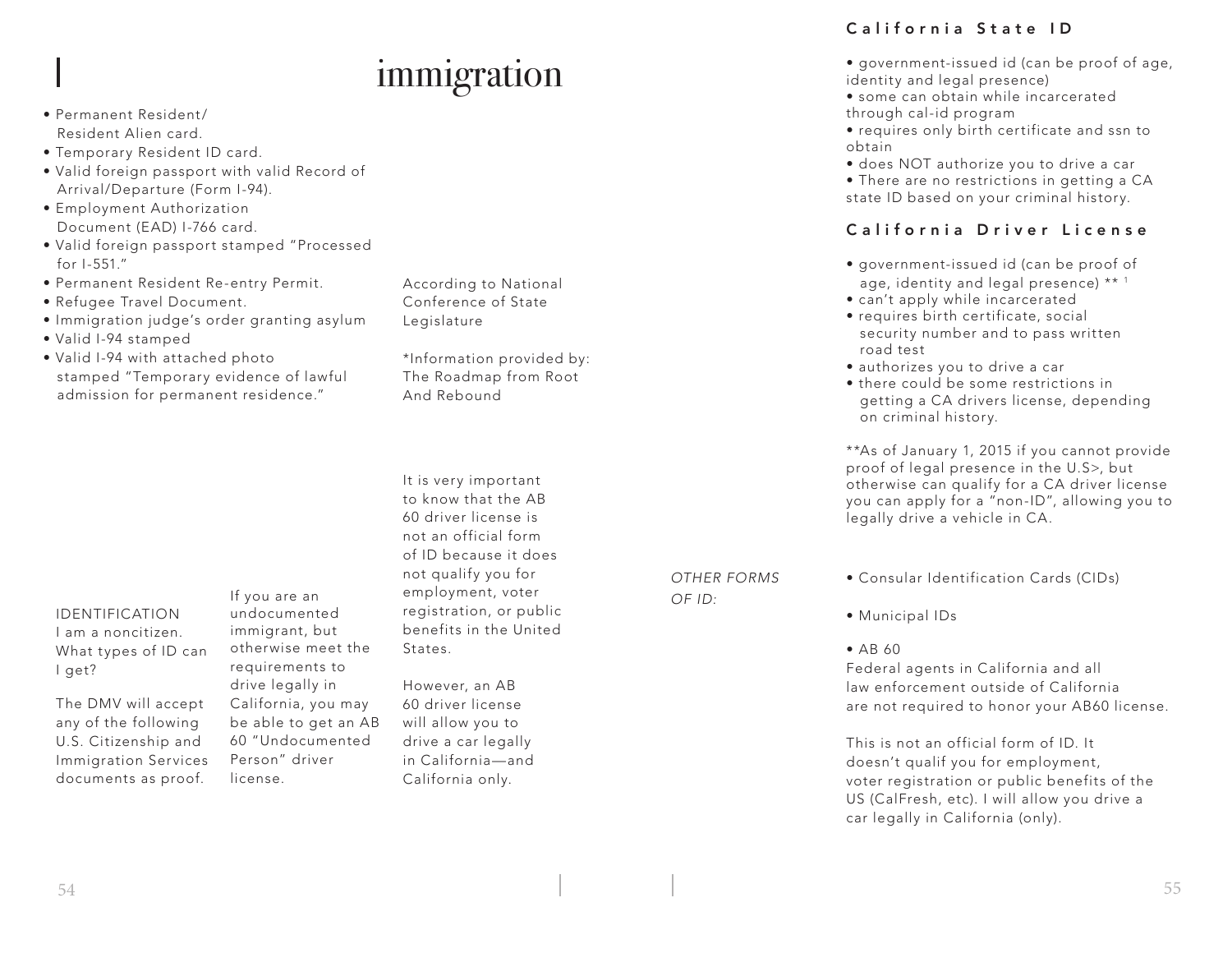# drivers license

## S T F P S T O O B T A I N R E S T R I C T E D LICENSE

### *What is a Restricted License? This type of license*

*will typically allow you to travel to and from your employment, and any court ordered programs.* 

Note: You are allowed to drive during work if you are required to drive as part of your employment, although are not required. If you have any questions, it's always better to ask your Probation Officer. See Page 10 for contact information.

# 1. Determine Eligibility 2. Wait for 30 days or until your "hard

- suspension" period is over. You may also have to install an Ignitition Interlock Device in your vehicle, refer to your probation terms whether or not this is court ordered for you. If so, it might be a good idea to keep any receipts of payment as proof of i installment for the device.
- 3. Enroll in DUI school / traffic school (see requirements - refer to page 6)
	- 4. Enroll in any other court ordered programs that may apply to you (such as AA, NA, etc)
	- 5. Apply for the right car insurance You must show proof of financial responsibility. This is where you need to obtain an SR-22 form to fill out and turn in to local DMV.
	- 6. Pay all reinstatement, reissue, and any restrictions fees required by the department.
- commercial licenses 7. Apply for your temporary restricted driver's license. Once completed steps above, go to your local DMV. Bring proof of enrollment, SR-22, and any court-ordered documents about your sentence. Be prepared to pay \$125 fee (\$100 if under 21 when incident occurred)

SR-22: Proof of Insurance (After DUI)

AB60: Proof of Insurance | Maintain for at least 3 years from the date the original four month suspension would have been up. Valid for driving & State ID purposes (not Federal ID purposes). Also, may obtain regardless of immigration status.

Pay the Application Fee: \$33 - \$34 Driving retest is \$7

### FREQUENTLY ASKED QUESTIONS

*How long will the DUI charge appear on my driving record?*

10 years from the violation date. According to new legislation extending the reporting period from DUI offenses from 7 to 10 years.

*Will my DUI violation automatically be removed from my driving record after 10 years?*

Yes, a DUI offense that occurred more than 10 years ago will not appear on your out-ofhouse /public driving record.

*What if my insurance company cancels my coverage?* 

Call your insurance provider. Ask if they would offer you a policy without a good driver discount. Call 310.589.3714

Bishop DMV: 1115 W Line St, Bishop, CA 93514 800.777.0133

South Lake Tahoe: 3344 B Lake Tahoe Blvd, South Lakes, CA 96150; 800.777.0133

*My employer participates in the DMV Employer Pull Notice (EPN) Program. My employer is not aware that I had a DUI in December 1997. Will my DUI now be reported to my employer?*

Yes, your DUI will again report on your driving record (since it occurred within the past 10 years). The departments EPN program automatically generates and then mails a driver record to the employer (Most likely appear on the next printout that the DMV provides to your employer).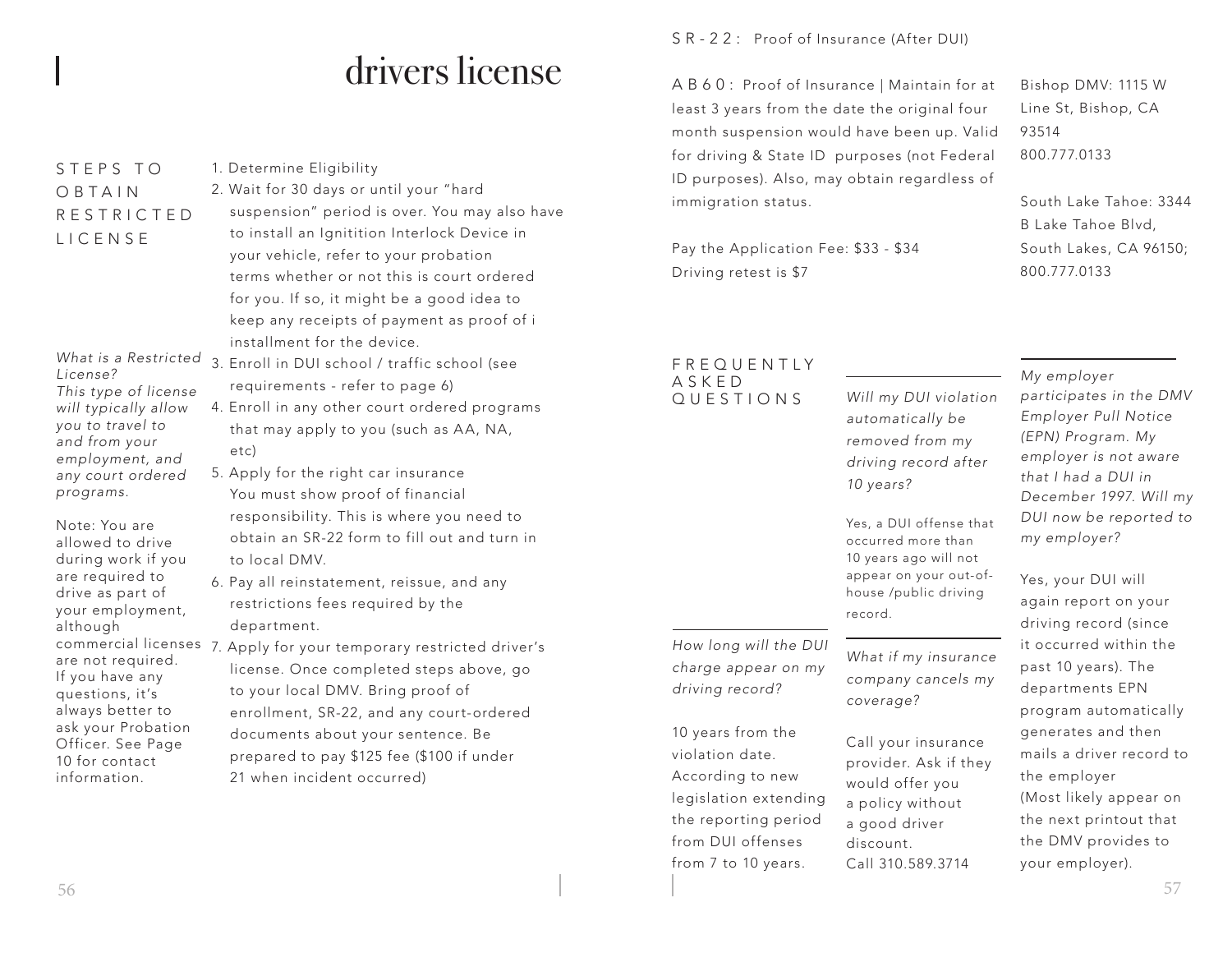# other forms

## FREQUENTLY ASKED QUESTIONS CONTINUED

*If you took a PAS / Chemical Test and your results show a BAC level of 0.01% or more, see following • on probation for a prior DUI conviction of CVC (California Vehicle Code) 23152 or 23153*

*• APS* 

*(administrative license suspension program known as "Admin Per Se") suspension*

DMV will impose a concurrent ( sentence served at the same time) 1-year suspension based on violation and won't be eligible for a restricted driver license during the 1 year period.

*If refused or failed to complete PAS or other chemical test, and you were courtordered per probation for a DUI conviction of CVC 23152 or 23153, the following will apply:*

• *First Offense:* a 1-year suspension, (2- year revocation if on DUI probation)

• *Second Offense:*  within 10 years of a separate violation (driving under the influence), you will result in a 2 year revocation; a 3-year revocation if you are on DUI probation

• *Three or More Offenses:* within 10 years of any combinations of the above violations will result in a 3-year revocation.

*You must notify DMV before you cancel your insurance.*

To prevent a vehicle registration suspension, notify your local DMV before you cancel your insurance. If you aren't operating your currently registered vehicle and it isn't parked on a California roadway, you may submit an Affidavit of Non-Use (ANU REG 5090 form)

DMV online or call 1.800.777.0133. You cannot file the ANU once the registration expires.

content above came from DMV/CA website and brochures

applying for a new or replacement card

Documents Needed: • Application Fee =

 Do not send cash, Check / Money Order only

• Copy of applicants

*Make payable to :* Office of Vital

Records & Statistics 4150 Technology Way

est. \$25

photo ID

Suite 104

89706

Carson City, NV

p: 775.684.4242 w: dpbh.nv.gov/ VitalRecords

S O C I A L S E C U R I T Y CARD

Documents Needed:

- Application Fee: none
- Copy of applicants photo ID or passport
- nevada • If never applied for SS card please include birth certificate (original)
- Fill out SS-5 form
- Submit Form

1.800.772.1213 1170 Harvard Way Reno, 89502

1.866.931.9041 640 W Locust Ave. Fresno, CA 93650

1.866.964.1725 44451 20th St. W Lancaster, CA 93534

• Can take up to a month to recieve new card.

• socialsecurity.gov •1.800.772.1213

### BIRTH CERTIFICATE

## california

Documents Needed:

- Application Fee = est. \$25 Do not send cash, Check / Money Order only
- Copy of applicants photo ID

*Make payable to :* California Department of Public Health Vital Records MS 5103 P.O. Box 997410 Sacramento, CA 95899

p: (916) 445-2684 e: CHSIVitalRecords@ cdph.ca.gov w: www.cdph.ca.gov